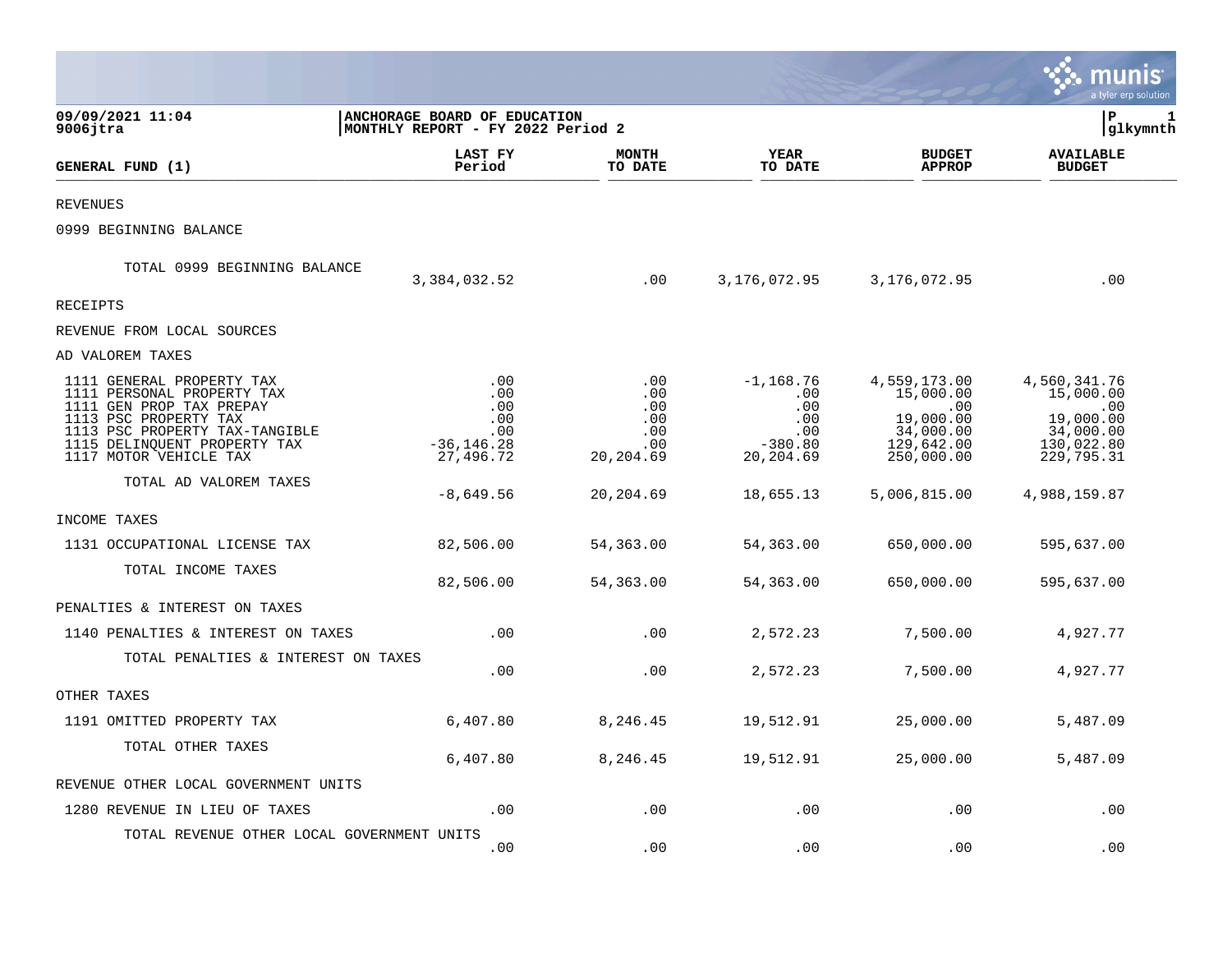

## **09/09/2021 11:04 |ANCHORAGE BOARD OF EDUCATION |P 2 9006jtra |MONTHLY REPORT - FY 2022 Period 2 |glkymnth**

| GENERAL FUND (1)                                                                                                                                                                                                           | LAST FY<br>Period                                    | <b>MONTH</b><br>TO DATE                               | <b>YEAR</b><br>TO DATE                                  | <b>BUDGET</b><br><b>APPROP</b>                                                   | <b>AVAILABLE</b><br><b>BUDGET</b>                              |  |
|----------------------------------------------------------------------------------------------------------------------------------------------------------------------------------------------------------------------------|------------------------------------------------------|-------------------------------------------------------|---------------------------------------------------------|----------------------------------------------------------------------------------|----------------------------------------------------------------|--|
| TUITION                                                                                                                                                                                                                    |                                                      |                                                       |                                                         |                                                                                  |                                                                |  |
| 1310 TUITION FROM INDIVIDUALS<br>1320 TUIT FRM OTH GOVT SRCS W/IN ST<br>1340 OTHER TUITION<br>1340 KINDERGARTEN TUITION                                                                                                    | .00<br>.00<br>.00<br>.00                             | .00<br>.00<br>.00<br>.00                              | .00<br>.00<br>.00<br>.00                                | .00<br>$.00 \ \rm$<br>.00<br>.00                                                 | .00<br>.00<br>.00<br>.00                                       |  |
| TOTAL TUITION                                                                                                                                                                                                              | .00                                                  | .00                                                   | .00                                                     | .00                                                                              | .00                                                            |  |
| EARNINGS ON INVESTMENTS                                                                                                                                                                                                    |                                                      |                                                       |                                                         |                                                                                  |                                                                |  |
| 1510 INTEREST ON INVESTMENTS                                                                                                                                                                                               | 3, 112.40                                            | 1,865.85                                              | 3,735.53                                                | 50,000.00                                                                        | 46,264.47                                                      |  |
| TOTAL EARNINGS ON INVESTMENTS                                                                                                                                                                                              | 3,112.40                                             | 1,865.85                                              | 3,735.53                                                | 50,000.00                                                                        | 46, 264. 47                                                    |  |
| STUDENT ACTIVITIES                                                                                                                                                                                                         |                                                      |                                                       |                                                         |                                                                                  |                                                                |  |
| 1740 STUDENT FEES<br>1740 STUDENT FEES-EXTRA CURRICULAR                                                                                                                                                                    | .00<br>1,400.00                                      | .00<br>.00                                            | 64.00<br>.00                                            | 70,000.00<br>.00                                                                 | 69,936.00<br>.00                                               |  |
| TOTAL STUDENT ACTIVITIES                                                                                                                                                                                                   | 1,400.00                                             | .00                                                   | 64.00                                                   | 70,000.00                                                                        | 69,936.00                                                      |  |
| OTHER REVENUE FROM LOCAL SOURCES                                                                                                                                                                                           |                                                      |                                                       |                                                         |                                                                                  |                                                                |  |
| 1919 OTHER RENTAL INCOME<br>1920 CONTRIBUTIONS/DONATIONS<br>1980 REFUND OF PRIOR YR EXPENDITURE<br>1990 MISCELLANEOUS REVENUE<br>1990 CONCECO ANNUITY REFUND<br>1990 MEDICAID REIMBURSEMENT<br>1990 CENTENNIAL CELEBRATION | .00<br>.00<br>.00<br>4,348.00<br>.00<br>67.55<br>.00 | .00<br>.00<br>.00<br>241.80<br>.00<br>$-96.79$<br>.00 | .00<br>.00<br>.00<br>4,362.71<br>.00<br>$-96.79$<br>.00 | 7,500.00<br>.00<br>$.00 \,$<br>67,000.00<br>$.00 \ \rm$<br>10,000.00<br>$.00 \,$ | 7,500.00<br>.00<br>.00<br>62,637.29<br>.00<br>10,096.79<br>.00 |  |
| TOTAL OTHER REVENUE FROM LOCAL SOURCES                                                                                                                                                                                     | 4, 415.55                                            | 145.01                                                | 4,265.92                                                | 84,500.00                                                                        | 80,234.08                                                      |  |
| TOTAL REVENUE FROM LOCAL SOURCES                                                                                                                                                                                           | 89,192.19                                            | 84,825.00                                             | 103,168.72                                              | 5,893,815.00                                                                     | 5,790,646.28                                                   |  |
| REVENUE FROM STATE SOURCES                                                                                                                                                                                                 |                                                      |                                                       |                                                         |                                                                                  |                                                                |  |
| STATE PROGRAM                                                                                                                                                                                                              |                                                      |                                                       |                                                         |                                                                                  |                                                                |  |
| 3111 SEEK PROGRAM                                                                                                                                                                                                          | 101,214.00                                           | 53,070.00                                             | 106,140.00                                              | 636,841.00                                                                       | 530,701.00                                                     |  |
| TOTAL STATE PROGRAM                                                                                                                                                                                                        | 101,214.00                                           | 53,070.00                                             | 106,140.00                                              | 636,841.00                                                                       | 530,701.00                                                     |  |
| OTHER STATE FUNDING                                                                                                                                                                                                        |                                                      |                                                       |                                                         |                                                                                  |                                                                |  |
| 3120 OTHER STATE FUNDING                                                                                                                                                                                                   | .00                                                  | .00                                                   | .00                                                     | .00                                                                              | .00                                                            |  |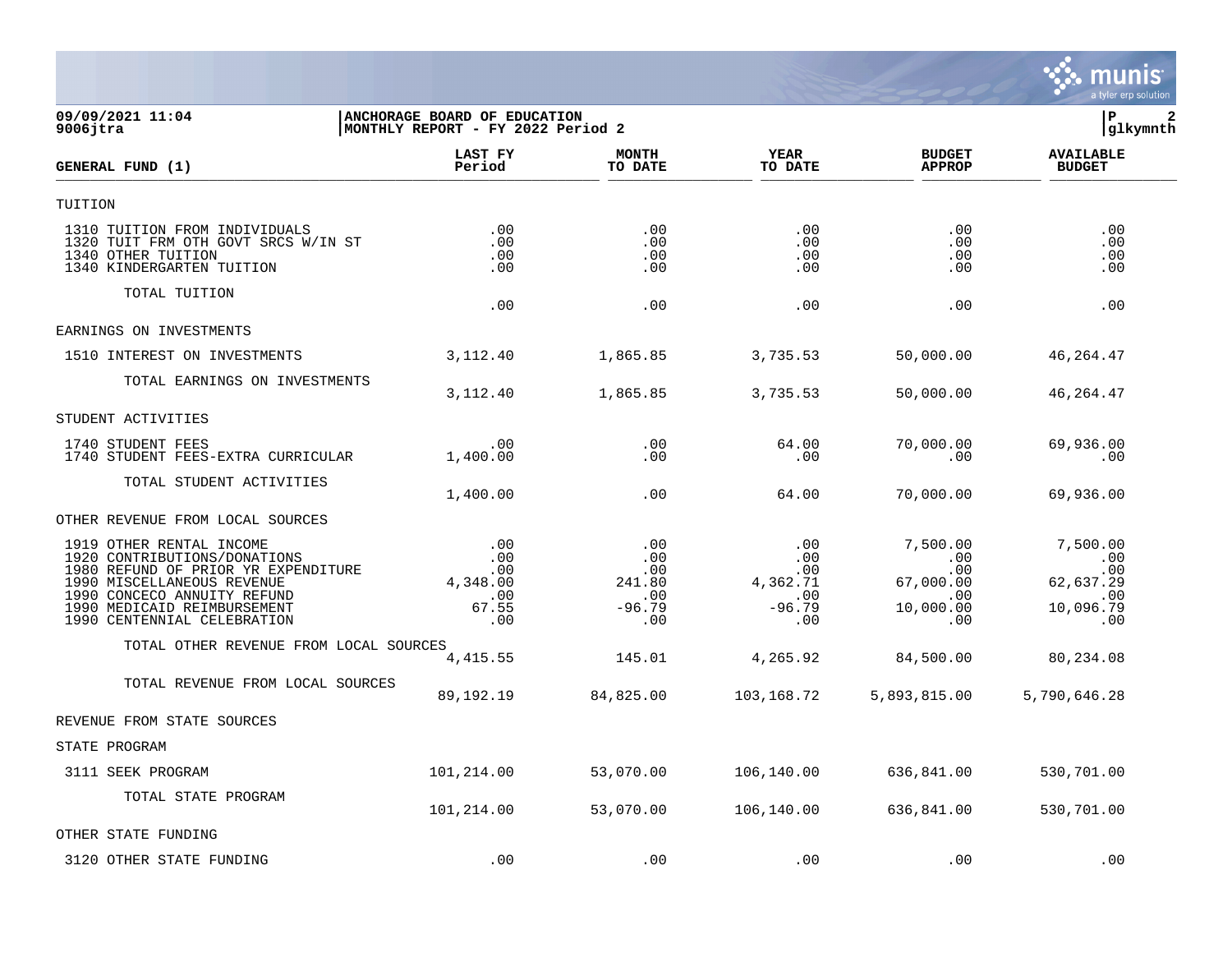

## **09/09/2021 11:04 |ANCHORAGE BOARD OF EDUCATION |P 3 9006jtra |MONTHLY REPORT - FY 2022 Period 2 |glkymnth**

| GENERAL FUND (1)                                                        | LAST FY<br>Period | <b>MONTH</b><br>TO DATE | <b>YEAR</b><br>TO DATE | <b>BUDGET</b><br><b>APPROP</b> | <b>AVAILABLE</b><br><b>BUDGET</b> |
|-------------------------------------------------------------------------|-------------------|-------------------------|------------------------|--------------------------------|-----------------------------------|
| 3126 SUB SALARY REIMB (STATE)<br>3128 AUDIT REIMBURSEMENT               | .00<br>.00        | .00<br>.00              | .00<br>.00             | .00<br>.00                     | .00<br>.00                        |
| TOTAL OTHER STATE FUNDING                                               | .00               | .00                     | .00                    | .00                            | .00                               |
| EXPENDITURE REIMBURSEMENTS                                              |                   |                         |                        |                                |                                   |
| 3130 NATIONAL BOARD CERT TEACHER<br>3131 STATE MISCELLANEOUS REIMBURSE  | .00<br>$.00 \,$   | .00<br>.00              | .00<br>.00             | 10,000.00<br>.00               | 10,000.00<br>.00                  |
| TOTAL EXPENDITURE REIMBURSEMENTS                                        | .00               | .00                     | .00                    | 10,000.00                      | 10,000.00                         |
| REVENUE IN LIEU OF TAXES/STATE                                          |                   |                         |                        |                                |                                   |
| 3800 REVENUE IN LIEU OF TAXES/STATE                                     | 1,422.99          | 714.86                  | 1,429.55               | 8,500.00                       | 7,070.45                          |
| TOTAL REVENUE IN LIEU OF TAXES/STATE                                    | 1,422.99          | 714.86                  | 1,429.55               | 8,500.00                       | 7,070.45                          |
| REVENUE ON BEHALF PAYMENTS                                              |                   |                         |                        |                                |                                   |
| 3900 STATE ON-BEHALF PAYMENTS                                           | .00               | .00                     | .00                    | .00                            | .00                               |
| TOTAL REVENUE ON BEHALF PAYMENTS                                        | .00               | .00                     | .00                    | .00                            | .00                               |
| TOTAL REVENUE FROM STATE SOURCES                                        | 102,636.99        | 53,784.86               | 107,569.55             | 655,341.00                     | 547,771.45                        |
| OTHER RECEIPTS                                                          |                   |                         |                        |                                |                                   |
| BOND ISSUANCE                                                           |                   |                         |                        |                                |                                   |
| 5100 BOND SALE<br>5110 BOND PRINCIPAL PROCEEDS                          | .00<br>.00        | .00<br>.00              | .00<br>.00.            | .00<br>.00                     | .00<br>.00                        |
| TOTAL BOND ISSUANCE                                                     | .00               | .00                     | .00                    | .00                            | .00                               |
| INTERFUND TRANSFERS                                                     |                   |                         |                        |                                |                                   |
| 5210 FUND TRANSFER<br>5220 INDIRECT COSTS TRANSFER                      | .00<br>.00        | .00<br>.00              | .00<br>.00             | .00<br>.00                     | .00<br>.00                        |
| TOTAL INTERFUND TRANSFERS                                               | .00               | .00                     | .00                    | .00                            | .00                               |
| SALE OR COMP FOR LOSS OF ASSETS                                         |                   |                         |                        |                                |                                   |
| 5311 SALE OF LAND & IMPROVEMENTS<br>5312 LOSS COMP - LAND & IMPROVEMNTS | .00<br>.00        | .00<br>.00              | .00<br>.00             | .00<br>.00                     | .00<br>.00                        |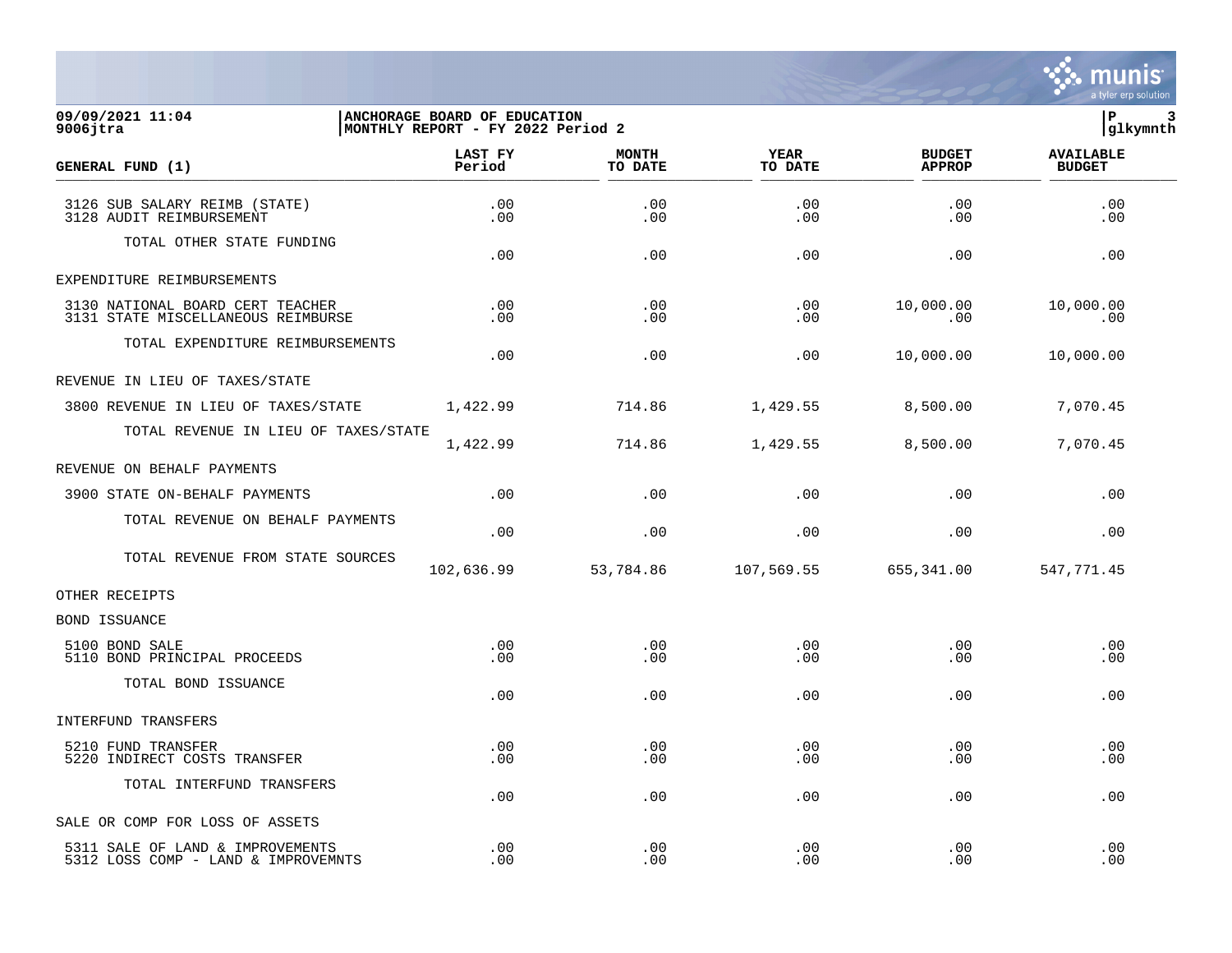

## **09/09/2021 11:04 |ANCHORAGE BOARD OF EDUCATION |P 4 9006jtra |MONTHLY REPORT - FY 2022 Period 2 |glkymnth**

| GENERAL FUND (1)                                                                           | LAST FY<br>Period | <b>MONTH</b><br>TO DATE | YEAR<br>TO DATE   | <b>BUDGET</b><br><b>APPROP</b> | <b>AVAILABLE</b><br><b>BUDGET</b> |
|--------------------------------------------------------------------------------------------|-------------------|-------------------------|-------------------|--------------------------------|-----------------------------------|
| 5332 LOSS COMP - BUILDINGS<br>5341 SALE OF EOUIPMENT ETC<br>5342 LOSS COMP - EQUIPMENT ETC | .00<br>.00<br>.00 | .00<br>.00<br>.00       | .00<br>.00<br>.00 | .00.00<br>.00                  | .00.00<br>.00                     |
| TOTAL SALE OR COMP FOR LOSS OF ASSETS                                                      | .00               | .00                     | .00               | .00                            | .00                               |
| TOTAL OTHER RECEIPTS                                                                       | .00               | .00                     | .00               | .00                            | .00                               |
| TOTAL RECEIPTS                                                                             | 191,829.18        | 138,609.86              | 210,738.27        | 6,549,156.00                   | 6,338,417.73                      |
| TOTAL REVENUE                                                                              | 3,575,861.70      | 138,609.86              | 3,386,811.22      | 9,725,228.95                   | 6,338,417.73                      |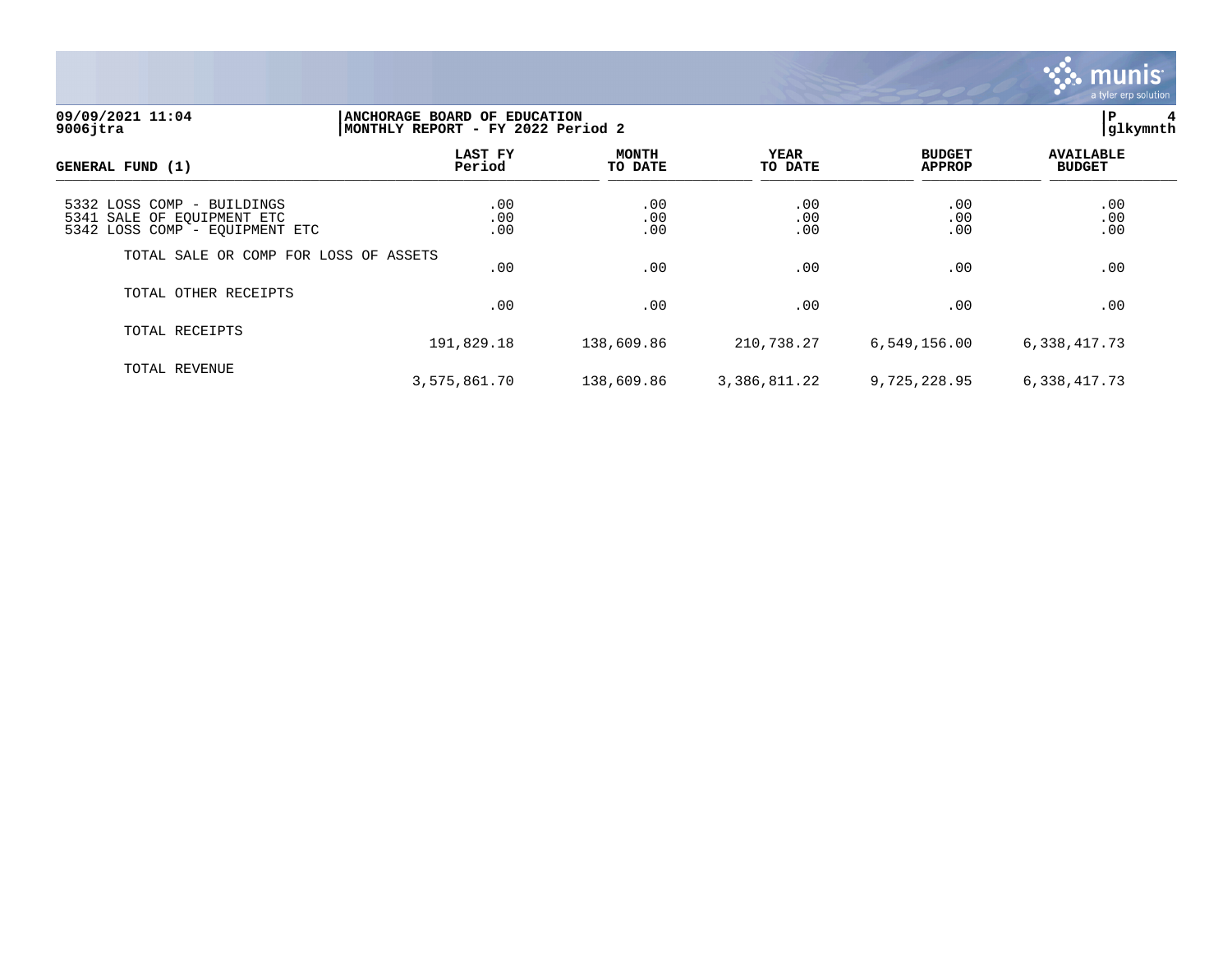

| 9006jtra                                                     | 1 11:04   ANCHORAGE BOARD OF EDUCATION<br>  MONTHLY REPORT - FY 2022 Period 2<br>09/09/2021 11:04                                                                                                                                                                                                                                                                                                           |                   |                         |                        |                                                                   | lР<br> glkymnth                   |  |
|--------------------------------------------------------------|-------------------------------------------------------------------------------------------------------------------------------------------------------------------------------------------------------------------------------------------------------------------------------------------------------------------------------------------------------------------------------------------------------------|-------------------|-------------------------|------------------------|-------------------------------------------------------------------|-----------------------------------|--|
|                                                              | GENERAL FUND (1)                                                                                                                                                                                                                                                                                                                                                                                            | LAST FY<br>Period | <b>MONTH</b><br>TO DATE | <b>YEAR</b><br>TO DATE | <b>BUDGET<br/>APPROP</b>                                          | <b>AVAILABLE</b><br><b>BUDGET</b> |  |
| <b>EXPENDITURES</b>                                          |                                                                                                                                                                                                                                                                                                                                                                                                             |                   |                         |                        |                                                                   |                                   |  |
|                                                              | 1000 INSTRUCTION                                                                                                                                                                                                                                                                                                                                                                                            |                   |                         |                        |                                                                   |                                   |  |
|                                                              |                                                                                                                                                                                                                                                                                                                                                                                                             |                   |                         |                        |                                                                   |                                   |  |
|                                                              | TOTAL 1000 INSTRUCTION                                                                                                                                                                                                                                                                                                                                                                                      |                   |                         |                        | $30,006.86$ $18,966.41$ $27,725.41$ $3,811,182.00$ $3,783,456.59$ |                                   |  |
|                                                              | 2100 STUDENT SUPPORT SERVICES                                                                                                                                                                                                                                                                                                                                                                               |                   |                         |                        |                                                                   |                                   |  |
| 0100<br>0200<br>0280<br>0300<br>0500<br>0600<br>0800         | $\begin{tabular}{cccc} SALARTES PERSONNEL SERVICES & .00 & .00 & .00 & 160,777.00 & 160,777.00 \\ \small\texttt{EMPLOYEE BENEFTTS} & .00 & .00 & 00 & 10,834.00 & 10,834.00 \\ \small \texttt{OM-BEHALF} & .00 & .00 & .00 & .00 & .00 & .00 \\ \small \texttt{DURCHASED PROF AND TECH SERV \\ \small \texttt{OTPLIES} & .00 & .00 & .00 & .00 & .00 & .00 \\ \small \texttt{OTHER PURCHASED SERVICES} & .$ |                   |                         |                        |                                                                   |                                   |  |
|                                                              | TOTAL 2100 STUDENT SUPPORT SERVICES                                                                                                                                                                                                                                                                                                                                                                         |                   |                         |                        | $2,222.35$ .00 $2,234.40$ 176,644.00 174,409.60                   |                                   |  |
|                                                              | 2200 INSTRUCTIONAL STAFF SUPP SERV                                                                                                                                                                                                                                                                                                                                                                          |                   |                         |                        |                                                                   |                                   |  |
| 0100<br>0200<br>0280<br>0300<br>0500<br>0600<br>0700<br>0800 | $\begin{tabular}{l c c c c c c c c} \multicolumn{3}{c c c c} \multicolumn{3}{c c c} \multicolumn{3}{c c c} \multicolumn{3}{c c c} \multicolumn{3}{c c c} \multicolumn{3}{c c c} \multicolumn{3}{c c c} \multicolumn{3}{c c c} \multicolumn{3}{c c c} \multicolumn{3}{c c c} \multicolumn{3}{c c c} \multicolumn{3}{c c c} \multicolumn{3}{c c c} \multicolumn{3}{c c c} \multicolumn{3}{c c c}$             |                   |                         |                        |                                                                   |                                   |  |
|                                                              | TOTAL 2200 INSTRUCTIONAL STAFF SUPP SERV                                                                                                                                                                                                                                                                                                                                                                    |                   |                         |                        | SERV<br>10,459.34 1,644.62 10,447.62 703,657.00 693,209.38        |                                   |  |
|                                                              | 2300 DISTRICT ADMIN SUPPORT                                                                                                                                                                                                                                                                                                                                                                                 |                   |                         |                        |                                                                   |                                   |  |
| 0100<br>0200<br>0280<br>0300<br>0500<br>0600<br>0800<br>0840 | ON-BEHALF                                                                                                                                                                                                                                                                                                                                                                                                   |                   |                         |                        |                                                                   |                                   |  |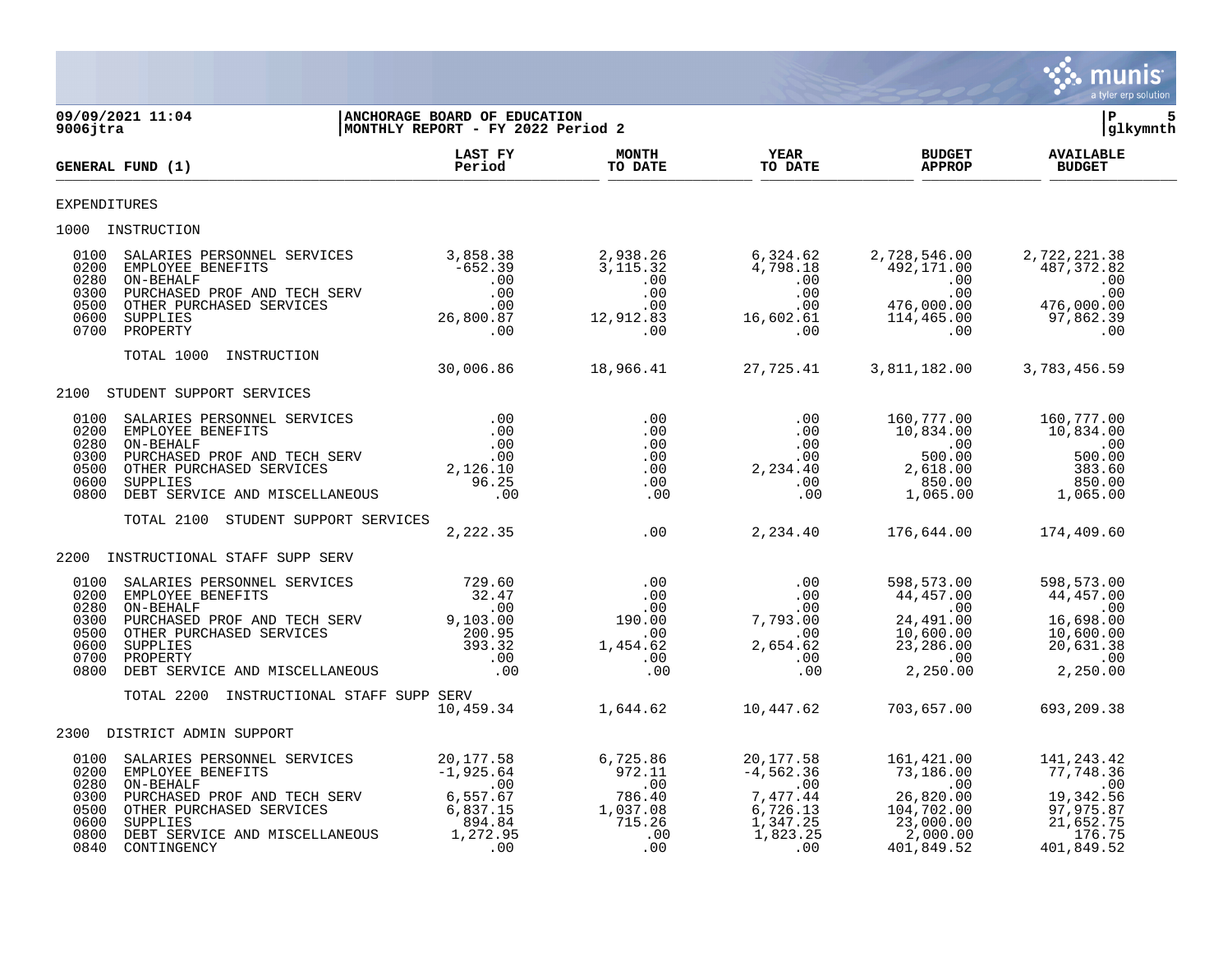

| 09/09/2021 11:04<br>$9006$ jtra                                                                                                                                                                                                                                                                                                                                                                                                                                                                       | ANCHORAGE BOARD OF EDUCATION<br>MONTHLY REPORT - FY 2022 Period 2 |                                                                   |                        |                                                        | l P<br>6<br> glkymnth             |
|-------------------------------------------------------------------------------------------------------------------------------------------------------------------------------------------------------------------------------------------------------------------------------------------------------------------------------------------------------------------------------------------------------------------------------------------------------------------------------------------------------|-------------------------------------------------------------------|-------------------------------------------------------------------|------------------------|--------------------------------------------------------|-----------------------------------|
| GENERAL FUND (1)                                                                                                                                                                                                                                                                                                                                                                                                                                                                                      | LAST FY<br>Period                                                 | <b>MONTH</b><br>TO DATE                                           | <b>YEAR</b><br>TO DATE | <b>BUDGET</b><br><b>APPROP</b>                         | <b>AVAILABLE</b><br><b>BUDGET</b> |
| TOTAL 2300<br>DISTRICT ADMIN SUPPORT                                                                                                                                                                                                                                                                                                                                                                                                                                                                  |                                                                   |                                                                   |                        | $33,814.55$ $10,236.71$ $32,989.29$ $792,978.52$       | 759,989.23                        |
| 2400 SCHOOL ADMIN SUPPORT                                                                                                                                                                                                                                                                                                                                                                                                                                                                             |                                                                   |                                                                   |                        |                                                        |                                   |
| 36, 144.33<br>EMPLOYEE BENEFITS ENERETITS 36, 144.33<br>ON-BEHALF 2, 916.44<br>ON-BEHALF 2, 916.44<br>ON-BEHALF 2, 916.44<br>ON-BEHALF 2, 916.44<br>ON-BEHALF 2, 916.44<br>ON CHER PURCHASED SERVICES 29.13<br>ON THER PURCHASED SERVICES 29.1<br>0100<br>0200<br>0280<br>0300<br>0500<br>0600<br>0700                                                                                                                                                                                                |                                                                   |                                                                   |                        |                                                        |                                   |
| TOTAL 2400<br>SCHOOL ADMIN SUPPORT                                                                                                                                                                                                                                                                                                                                                                                                                                                                    |                                                                   |                                                                   |                        | 39,901.68 14,356.18 40,537.96 361,797.50               | 321, 259.54                       |
| 2500<br>BUSINESS SUPPORT SERVICES                                                                                                                                                                                                                                                                                                                                                                                                                                                                     |                                                                   |                                                                   |                        |                                                        |                                   |
| $\begin{tabular}{l c c c c c c c c} \texttt{SALARIES } \texttt{PERSONNEL } \texttt{SREVICES} & \texttt{30, 399.60} & \texttt{10, 378.01} & \texttt{30, 926.50} & \texttt{349, 260.00} & \texttt{318, 333.50} \\ \texttt{EMPLOYEE } \texttt{BENEFTTS} & \texttt{S, 985.55} & \texttt{2, 108.73} & \texttt{5, 937.01} & \texttt{30, 926.50} & \texttt{34$<br>0100<br>0200<br>0280<br>0300<br>0400<br>0500<br>0600<br>0700<br>0800                                                                       |                                                                   |                                                                   |                        |                                                        |                                   |
| TOTAL 2500<br>BUSINESS SUPPORT SERVICES                                                                                                                                                                                                                                                                                                                                                                                                                                                               |                                                                   | $\begin{bmatrix} 42,311.19 & 18,251.73 & 63,650.55 \end{bmatrix}$ |                        | 608,733.67                                             | 545,083.12                        |
| 2600 PLANT OPERATIONS AND MAINTENANCE                                                                                                                                                                                                                                                                                                                                                                                                                                                                 |                                                                   |                                                                   |                        |                                                        |                                   |
| SALARIES PERSONNEL SERVICES 25,712.40<br>EMPLOYEE BENEFITS 8,042.76<br>$\begin{tabular}{l c c c c c c c} \texttt{SALARIES PERSONNEL} & \texttt{SERVICES} & \texttt{25,712.40} & \texttt{10,330.34} & \texttt{26,478.11} & \texttt{224,007.00} & \texttt{197,528.89} \\ \texttt{EMPLOVER} & 8,042.76 & 3,312.59 & 7,700.39 & 72,820.00 & 65,119.61 \\ \texttt{ON-BEHAALE} & \texttt{PROP RCF AND TECH SERVICES} & 0.00 & 0.00$<br>0100<br>0200<br>0280<br>0300<br>0400<br>0500<br>0600<br>0700<br>0900 |                                                                   |                                                                   |                        |                                                        |                                   |
| TOTAL 2600 PLANT OPERATIONS AND MAINTENANCE                                                                                                                                                                                                                                                                                                                                                                                                                                                           | 117, 198.77                                                       |                                                                   |                        | $90,944.96$ $132,113.76$ $3,199,845.26$ $3,067,731.50$ |                                   |
| 5200<br>FUND TRANSFERS                                                                                                                                                                                                                                                                                                                                                                                                                                                                                |                                                                   |                                                                   |                        |                                                        |                                   |
| 0900 OTHER ITEMS                                                                                                                                                                                                                                                                                                                                                                                                                                                                                      | .00                                                               |                                                                   |                        | $100$ .00 .00 $10,391.00$ 70,391.00                    |                                   |
| TOTAL 5200 FUND TRANSFERS                                                                                                                                                                                                                                                                                                                                                                                                                                                                             | .00                                                               | .00                                                               |                        | .00 70,391.00                                          | 70,391.00                         |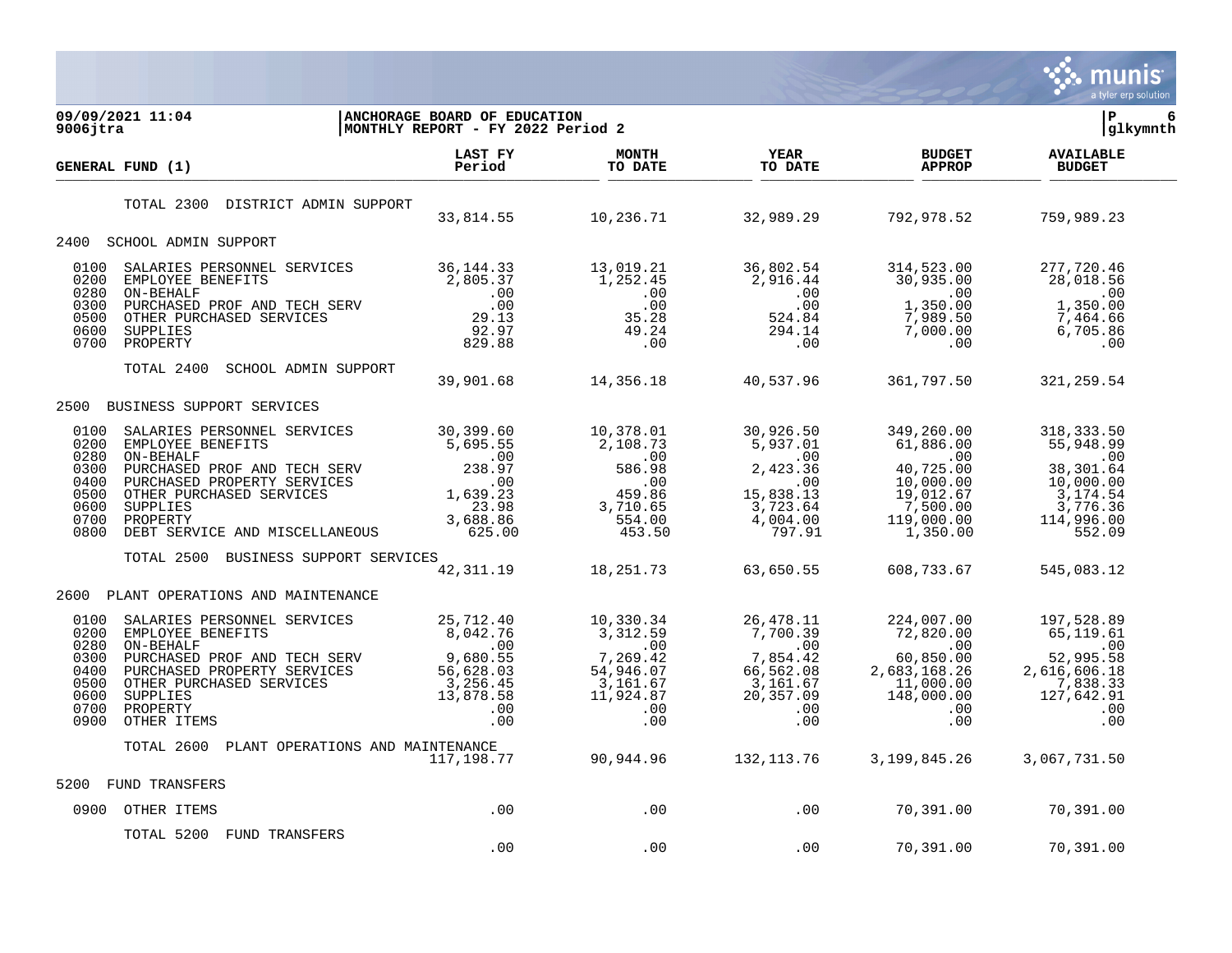|                                 |                                                                   |                         |                        |                                | <b>munis</b><br>a tyler erp solution |
|---------------------------------|-------------------------------------------------------------------|-------------------------|------------------------|--------------------------------|--------------------------------------|
| 09/09/2021 11:04<br>$9006$ jtra | ANCHORAGE BOARD OF EDUCATION<br>MONTHLY REPORT - FY 2022 Period 2 |                         |                        |                                | glkymnth                             |
| GENERAL FUND (1)                | LAST FY<br>Period                                                 | <b>MONTH</b><br>TO DATE | <b>YEAR</b><br>TO DATE | <b>BUDGET</b><br><b>APPROP</b> | <b>AVAILABLE</b><br><b>BUDGET</b>    |
| TOTAL EXPENDITURES              | 275,914.74                                                        | 154,400.61              | 309,698.99             | 9,725,228.95                   | 9,415,529.96                         |
| TOTAL FOR GENERAL FUND (1)      | 3,299,946.96                                                      | $-15,790.75$            | 3,077,112.23           | .00                            | $-3,077,112.23$                      |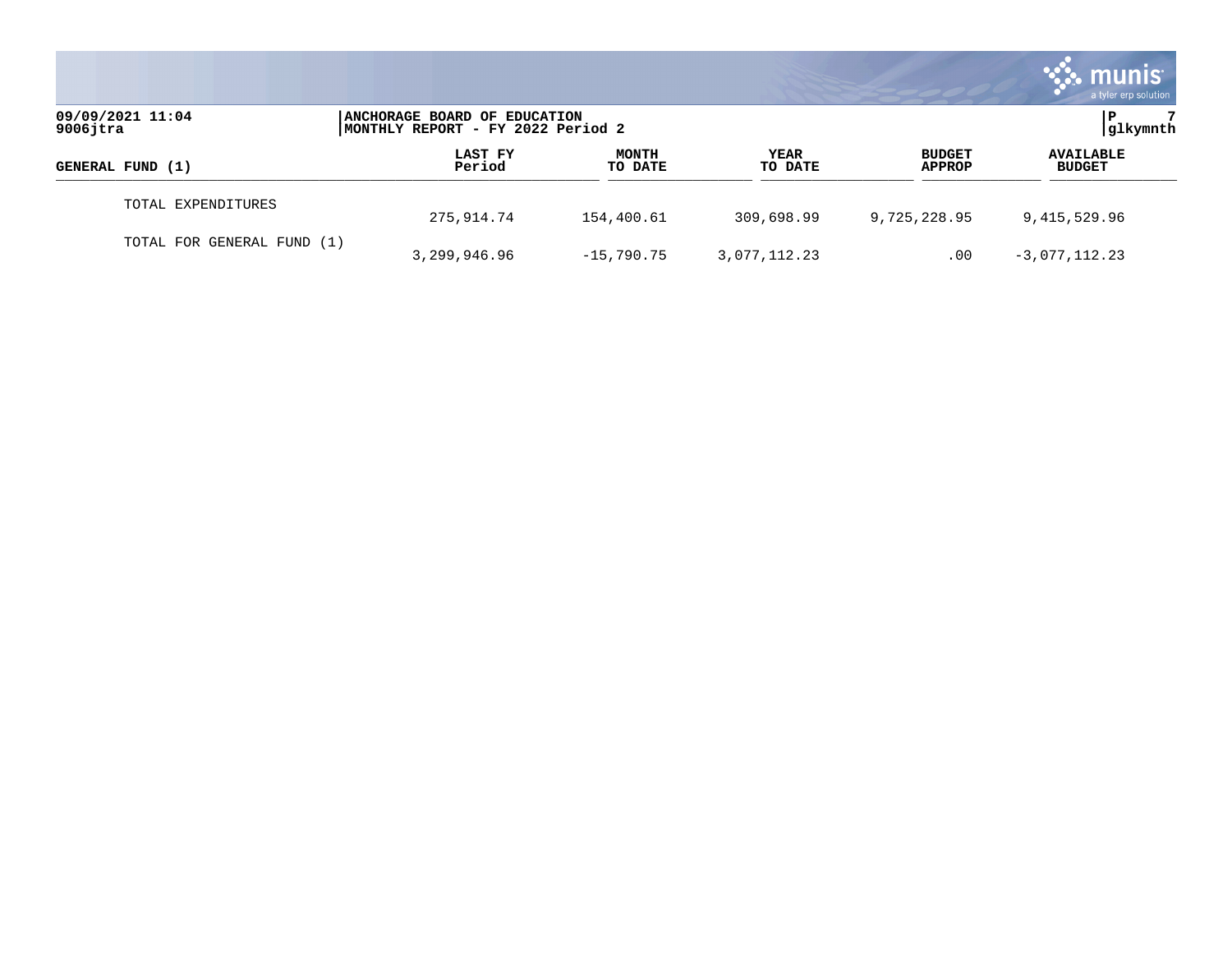|                                        |                                                                   |                         |                 |                                | a tyler erp solution              |
|----------------------------------------|-------------------------------------------------------------------|-------------------------|-----------------|--------------------------------|-----------------------------------|
| 09/09/2021 11:04<br>9006jtra           | ANCHORAGE BOARD OF EDUCATION<br>MONTHLY REPORT - FY 2022 Period 2 |                         |                 |                                | ${\bf P}$<br>8<br>glkymnth        |
| SPECIAL REVENUE (2)                    | LAST FY<br>Period                                                 | <b>MONTH</b><br>TO DATE | YEAR<br>TO DATE | <b>BUDGET</b><br><b>APPROP</b> | <b>AVAILABLE</b><br><b>BUDGET</b> |
| <b>REVENUES</b>                        |                                                                   |                         |                 |                                |                                   |
| 0999 BEGINNING BALANCE                 |                                                                   |                         |                 |                                |                                   |
| TOTAL 0999 BEGINNING BALANCE           | .00                                                               | .00                     | .00             | .00                            | .00                               |
| RECEIPTS                               |                                                                   |                         |                 |                                |                                   |
| REVENUE FROM LOCAL SOURCES             |                                                                   |                         |                 |                                |                                   |
| EARNINGS ON INVESTMENTS                |                                                                   |                         |                 |                                |                                   |
| 1510 INTEREST INCOME                   | 18.81                                                             | 12.13                   | 24.23           | .00                            | $-24.23$                          |
| TOTAL EARNINGS ON INVESTMENTS          | 18.81                                                             | 12.13                   | 24.23           | .00                            | $-24.23$                          |
| STUDENT ACTIVITIES                     |                                                                   |                         |                 |                                |                                   |
| 1740 STUDENT FEES-CHROMEBOOKS          | $-969.28$                                                         | 1,455.00                | 14,308.72       | .00                            | $-14,308.72$                      |
| TOTAL STUDENT ACTIVITIES               | $-969.28$                                                         | 1,455.00                | 14,308.72       | .00                            | $-14,308.72$                      |
| OTHER REVENUE FROM LOCAL SOURCES       |                                                                   |                         |                 |                                |                                   |
| 1920 CONTRIBUTIONS/DONATIONS           | .00                                                               | .00                     | 7,170.63        | 32,290.00                      | 25, 119.37                        |
| TOTAL OTHER REVENUE FROM LOCAL SOURCES | .00                                                               | .00                     | 7,170.63        | 32,290.00                      | 25, 119.37                        |
| TOTAL REVENUE FROM LOCAL SOURCES       | $-950.47$                                                         | 1,467.13                | 21,503.58       | 32,290.00                      | 10,786.42                         |
| REVENUE FROM STATE SOURCES             |                                                                   |                         |                 |                                |                                   |
| STATE PROGRAM                          |                                                                   |                         |                 |                                |                                   |
| 3111 SEEK PROGRAM                      | .00                                                               | .00                     | .00             | .00                            | .00                               |
| TOTAL STATE PROGRAM                    | .00                                                               | .00                     | .00             | .00                            | .00                               |
| RESTRICTED                             |                                                                   |                         |                 |                                |                                   |
| 3200 RESTRICTED STATE REVENUE          | 57, 326.17                                                        | 54, 293. 25             | 62,116.89       | 103,484.00                     | 41,367.11                         |
| TOTAL RESTRICTED                       | 57, 326.17                                                        | 54, 293. 25             | 62,116.89       | 103,484.00                     | 41,367.11                         |
| REVENUE IN LIEU OF TAXES/STATE         |                                                                   |                         |                 |                                |                                   |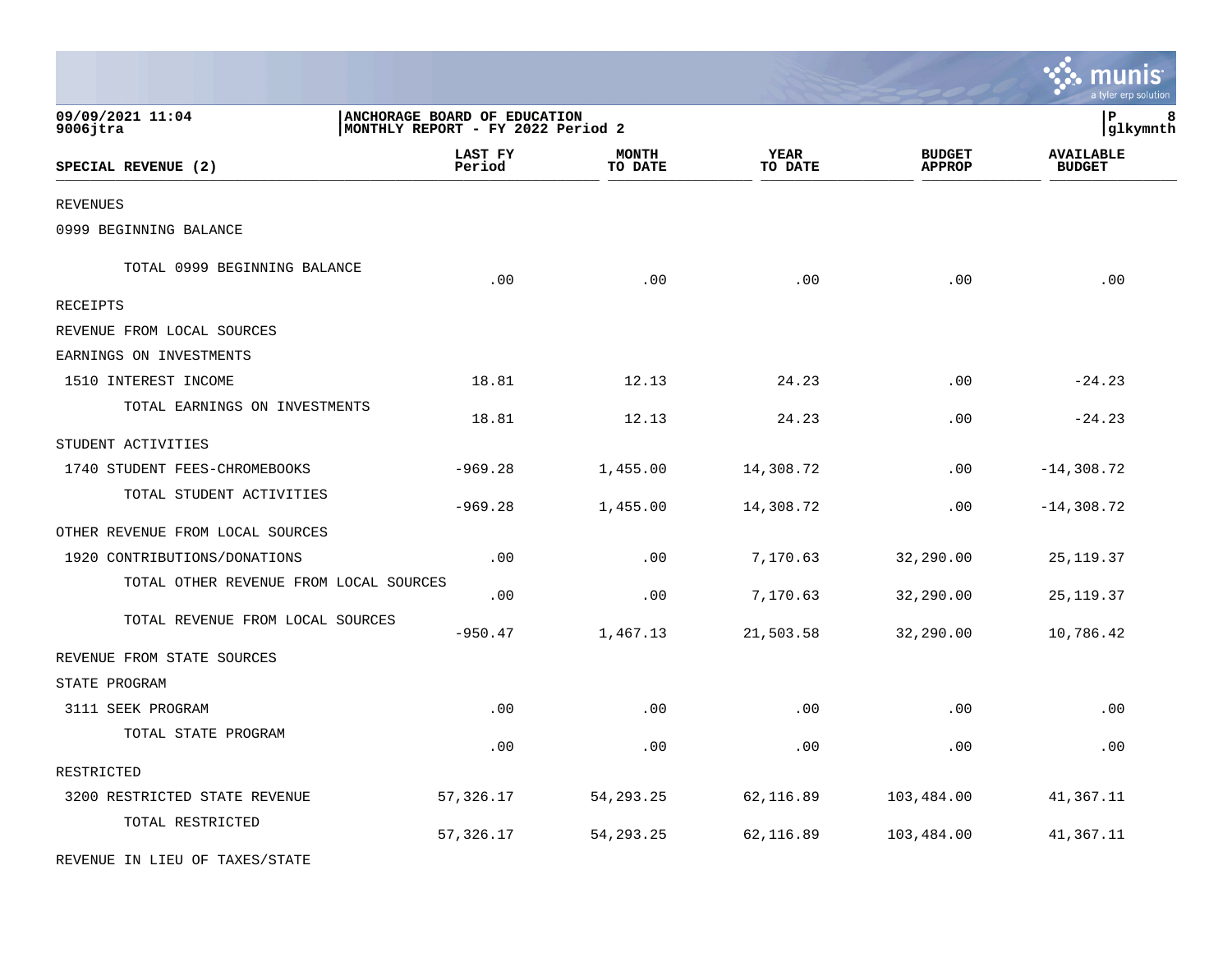|                                      |                                                                   |                         |                        |                                | munis<br>a tyler erp solution     |
|--------------------------------------|-------------------------------------------------------------------|-------------------------|------------------------|--------------------------------|-----------------------------------|
| 09/09/2021 11:04<br>$9006$ jtra      | ANCHORAGE BOARD OF EDUCATION<br>MONTHLY REPORT - FY 2022 Period 2 |                         |                        |                                | ΙP<br>9<br>glkymnth               |
| SPECIAL REVENUE (2)                  | <b>LAST FY</b><br>Period                                          | <b>MONTH</b><br>TO DATE | <b>YEAR</b><br>TO DATE | <b>BUDGET</b><br><b>APPROP</b> | <b>AVAILABLE</b><br><b>BUDGET</b> |
| 3800 REV IN LIEU OF TAX/STATE--USF   | .00                                                               | .00                     | .00                    | .00                            | .00                               |
| TOTAL REVENUE IN LIEU OF TAXES/STATE | .00                                                               | .00                     | .00                    | .00                            | .00                               |
| TOTAL REVENUE FROM STATE SOURCES     | 57,326.17                                                         | 54, 293. 25             | 62,116.89              | 103,484.00                     | 41,367.11                         |
| REVENUE FROM FEDERAL SOURCES         |                                                                   |                         |                        |                                |                                   |
| RESTRICTED THROUGH THE STATE         |                                                                   |                         |                        |                                |                                   |
| 4500 RESTRICTED FED THRU STATE       | $-5,481.61$                                                       | 500.00                  | $-8,899.34$            | 138, 412.35                    | 147, 311.69                       |
| TOTAL RESTRICTED THROUGH THE STATE   | $-5,481.61$                                                       | 500.00                  | $-8,899.34$            | 138, 412.35                    | 147, 311.69                       |
| TOTAL REVENUE FROM FEDERAL SOURCES   | $-5,481.61$                                                       | 500.00                  | $-8,899.34$            | 138, 412.35                    | 147, 311.69                       |
| OTHER RECEIPTS                       |                                                                   |                         |                        |                                |                                   |
| INTERFUND TRANSFERS                  |                                                                   |                         |                        |                                |                                   |
| 5210 FUND TRANSFER                   | .00                                                               | .00                     | .00                    | .00                            | .00                               |
| TOTAL INTERFUND TRANSFERS            | .00                                                               | .00                     | .00                    | .00                            | .00                               |
| TOTAL OTHER RECEIPTS                 | .00                                                               | .00                     | .00                    | .00                            | .00                               |
| TOTAL RECEIPTS                       | 50,894.09                                                         | 56,260.38               | 74,721.13              | 274, 186. 35                   | 199,465.22                        |
| TOTAL REVENUE                        | 50,894.09                                                         | 56,260.38               | 74,721.13              | 274,186.35                     | 199,465.22                        |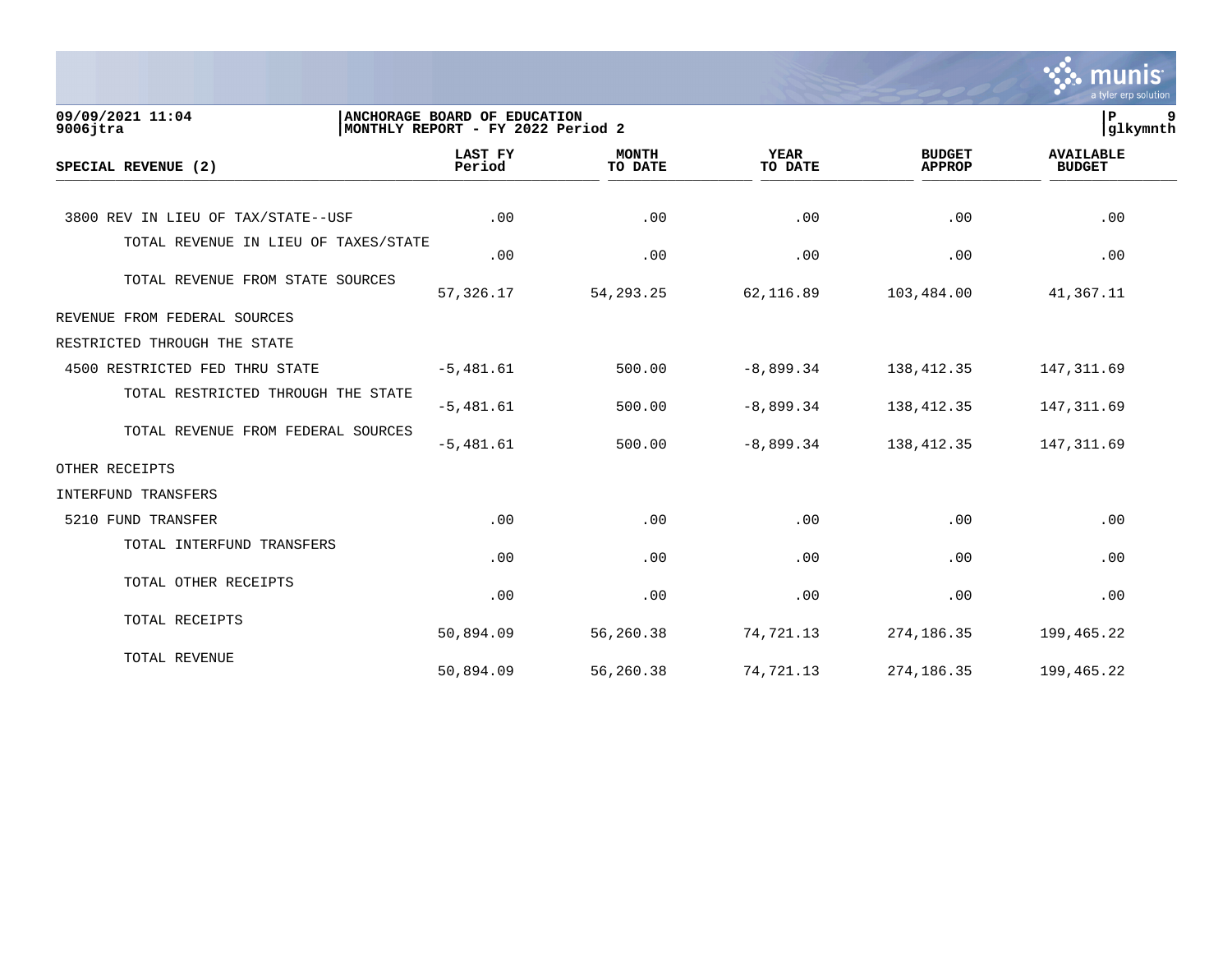

| $9006$ jtra                                                                  | 09/09/2021 11:04                                                                                                                                                                                                                    | ANCHORAGE BOARD OF EDUCATION<br>MONTHLY REPORT - FY 2022 Period 2                     |                                                                                        |                                                                                              |                                                                                                       | ${\bf P}$<br>10<br>glkymnth                                                                          |
|------------------------------------------------------------------------------|-------------------------------------------------------------------------------------------------------------------------------------------------------------------------------------------------------------------------------------|---------------------------------------------------------------------------------------|----------------------------------------------------------------------------------------|----------------------------------------------------------------------------------------------|-------------------------------------------------------------------------------------------------------|------------------------------------------------------------------------------------------------------|
|                                                                              | SPECIAL REVENUE (2)                                                                                                                                                                                                                 | <b>LAST FY</b><br>Period                                                              | <b>MONTH</b><br>TO DATE                                                                | <b>YEAR</b><br>TO DATE                                                                       | <b>BUDGET</b><br><b>APPROP</b>                                                                        | <b>AVAILABLE</b><br><b>BUDGET</b>                                                                    |
| <b>EXPENDITURES</b>                                                          |                                                                                                                                                                                                                                     |                                                                                       |                                                                                        |                                                                                              |                                                                                                       |                                                                                                      |
| 1000                                                                         | INSTRUCTION                                                                                                                                                                                                                         |                                                                                       |                                                                                        |                                                                                              |                                                                                                       |                                                                                                      |
| 0100<br>0200<br>0300<br>0400<br>0500<br>0600<br>0700<br>0800<br>0840<br>0900 | SALARIES PERSONNEL SERVICES<br>EMPLOYEE BENEFITS<br>PURCHASED PROF AND TECH SERV<br>PURCHASED PROPERTY SERVICES<br>OTHER PURCHASED SERVICES<br>SUPPLIES<br>PROPERTY<br>DEBT SERVICE AND MISCELLANEOUS<br>CONTINGENCY<br>OTHER ITEMS | 1,895.00<br>84.33<br>39,198.84<br>.00<br>.00<br>68,433.11<br>.00<br>.00<br>.00<br>.00 | 25,834.67<br>158.37<br>905.00<br>.00<br>95.00<br>12,470.50<br>.00<br>.00<br>.00<br>.00 | 43,209.95<br>158.37<br>905.00<br>.00<br>540.00<br>14,493.28<br>3,250.00<br>.00<br>.00<br>.00 | 63,945.60<br>1,446.00<br>93,869.40<br>.00<br>10,461.00<br>72,032.35<br>14,580.00<br>.00<br>.00<br>.00 | 20,735.65<br>1,287.63<br>92,964.40<br>.00<br>9,921.00<br>57,539.07<br>11,330.00<br>.00<br>.00<br>.00 |
|                                                                              | TOTAL 1000<br>INSTRUCTION                                                                                                                                                                                                           | 109,611.28                                                                            | 39,463.54                                                                              | 62,556.60                                                                                    | 256,334.35                                                                                            | 193,777.75                                                                                           |
| 2200                                                                         | INSTRUCTIONAL STAFF SUPP SERV                                                                                                                                                                                                       |                                                                                       |                                                                                        |                                                                                              |                                                                                                       |                                                                                                      |
| 0100<br>0200<br>0300<br>0500<br>0600<br>0700<br>0800                         | SALARIES PERSONNEL SERVICES<br>EMPLOYEE BENEFITS<br>PURCHASED PROF AND TECH SERV<br>OTHER PURCHASED SERVICES<br>SUPPLIES<br>PROPERTY<br>DEBT SERVICE AND MISCELLANEOUS                                                              | .00<br>.00<br>702.00<br>.00<br>.00<br>.00<br>.00                                      | .00<br>.00<br>.00<br>.00<br>.00<br>.00<br>.00                                          | .00<br>.00<br>.00<br>.00<br>.00<br>.00<br>.00                                                | 4,922.00<br>705.00<br>11,200.00<br>$.00 \ \rm$<br>1,025.00<br>.00<br>.00                              | 4,922.00<br>705.00<br>11,200.00<br>.00<br>1,025.00<br>.00<br>.00                                     |
|                                                                              | TOTAL 2200<br>INSTRUCTIONAL STAFF SUPP SERV                                                                                                                                                                                         | 702.00                                                                                | .00                                                                                    | .00                                                                                          | 17,852.00                                                                                             | 17,852.00                                                                                            |
|                                                                              | TOTAL EXPENDITURES                                                                                                                                                                                                                  | 110,313.28                                                                            | 39,463.54                                                                              | 62,556.60                                                                                    | 274, 186. 35                                                                                          | 211,629.75                                                                                           |
|                                                                              | TOTAL FOR SPECIAL REVENUE (2)                                                                                                                                                                                                       | $-59, 419.19$                                                                         | 16,796.84                                                                              | 12,164.53                                                                                    | .00                                                                                                   | $-12, 164.53$                                                                                        |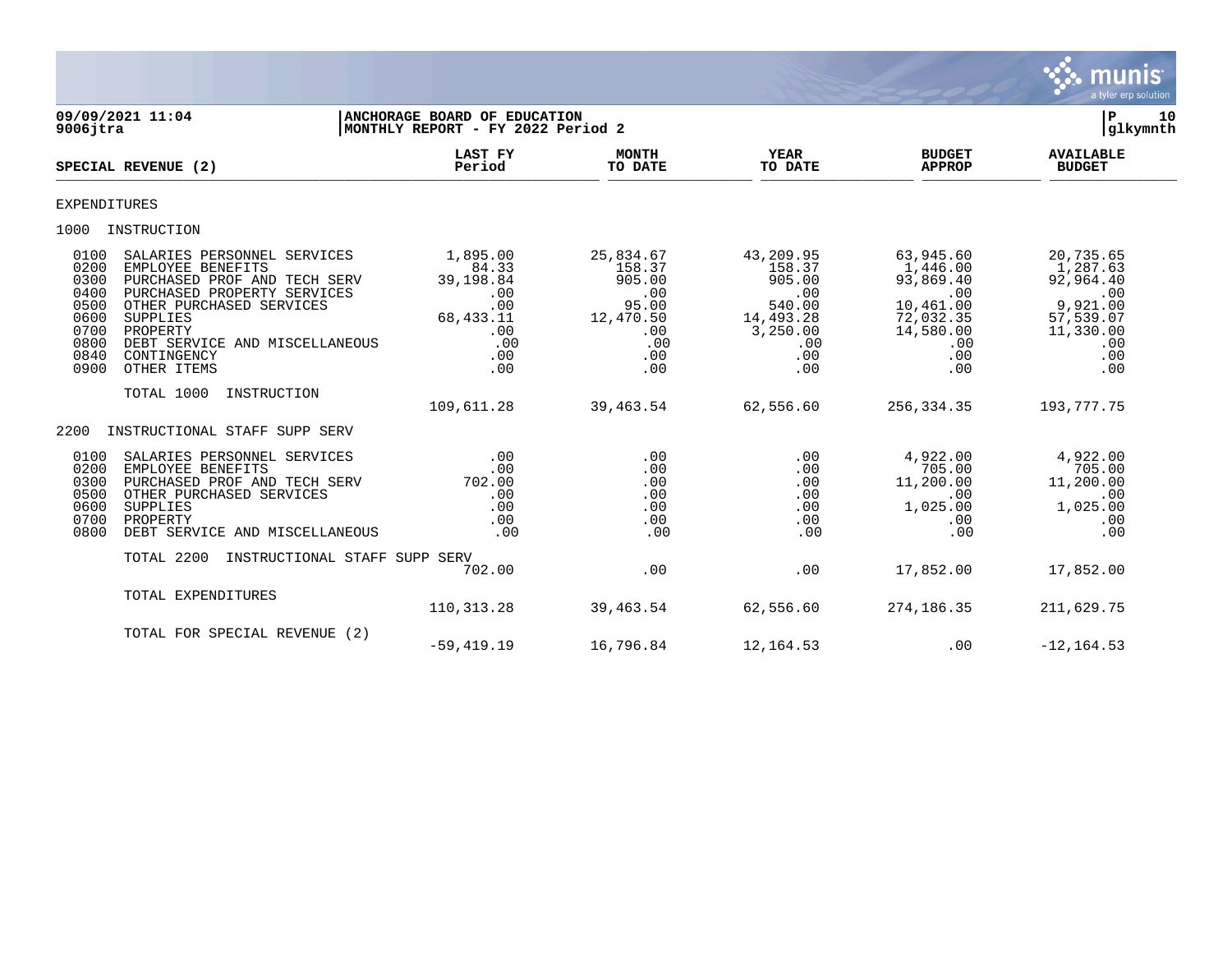|                                  |                                                                   |                         |                 |                                | a tyler erp solution              |
|----------------------------------|-------------------------------------------------------------------|-------------------------|-----------------|--------------------------------|-----------------------------------|
| 09/09/2021 11:04<br>$9006$ jtra  | ANCHORAGE BOARD OF EDUCATION<br>MONTHLY REPORT - FY 2022 Period 2 |                         |                 |                                | l P<br>11<br>glkymnth             |
| CAPITAL OUTLAY FUND (310)        | LAST FY<br>Period                                                 | <b>MONTH</b><br>TO DATE | YEAR<br>TO DATE | <b>BUDGET</b><br><b>APPROP</b> | <b>AVAILABLE</b><br><b>BUDGET</b> |
| <b>REVENUES</b>                  |                                                                   |                         |                 |                                |                                   |
| 0999 BEGINNING BALANCE           |                                                                   |                         |                 |                                |                                   |
| TOTAL 0999 BEGINNING BALANCE     | .00                                                               | .00                     | .00             | .00                            | .00                               |
| <b>RECEIPTS</b>                  |                                                                   |                         |                 |                                |                                   |
| REVENUE FROM LOCAL SOURCES       |                                                                   |                         |                 |                                |                                   |
| EARNINGS ON INVESTMENTS          |                                                                   |                         |                 |                                |                                   |
| 1510 INTEREST ON INVESTMENTS     | 34.12                                                             | 32.12                   | 64.12           | .00                            | $-64.12$                          |
| TOTAL EARNINGS ON INVESTMENTS    | 34.12                                                             | 32.12                   | 64.12           | .00                            | $-64.12$                          |
| TOTAL REVENUE FROM LOCAL SOURCES | 34.12                                                             | 32.12                   | 64.12           | .00                            | $-64.12$                          |
| REVENUE FROM STATE SOURCES       |                                                                   |                         |                 |                                |                                   |
| RESTRICTED                       |                                                                   |                         |                 |                                |                                   |
| 3200 RESTRICTED STATE REVENUE    | 17,283.00                                                         | .00                     | 18,124.00       | 36,248.00                      | 18,124.00                         |
| TOTAL RESTRICTED                 | 17,283.00                                                         | .00                     | 18,124.00       | 36,248.00                      | 18,124.00                         |
| TOTAL REVENUE FROM STATE SOURCES | 17,283.00                                                         | .00                     | 18,124.00       | 36,248.00                      | 18,124.00                         |
| OTHER RECEIPTS                   |                                                                   |                         |                 |                                |                                   |
| INTERFUND TRANSFERS              |                                                                   |                         |                 |                                |                                   |
| 5210 FUND TRANSFER               | .00                                                               | .00                     | .00             | .00                            | .00                               |
| TOTAL INTERFUND TRANSFERS        | .00                                                               | .00                     | .00             | .00                            | .00                               |
| TOTAL OTHER RECEIPTS             | .00                                                               | .00                     | .00             | .00                            | .00                               |
| TOTAL RECEIPTS                   | 17,317.12                                                         | 32.12                   | 18,188.12       | 36,248.00                      | 18,059.88                         |
| TOTAL REVENUE                    | 17,317.12                                                         | 32.12                   | 18,188.12       | 36,248.00                      | 18,059.88                         |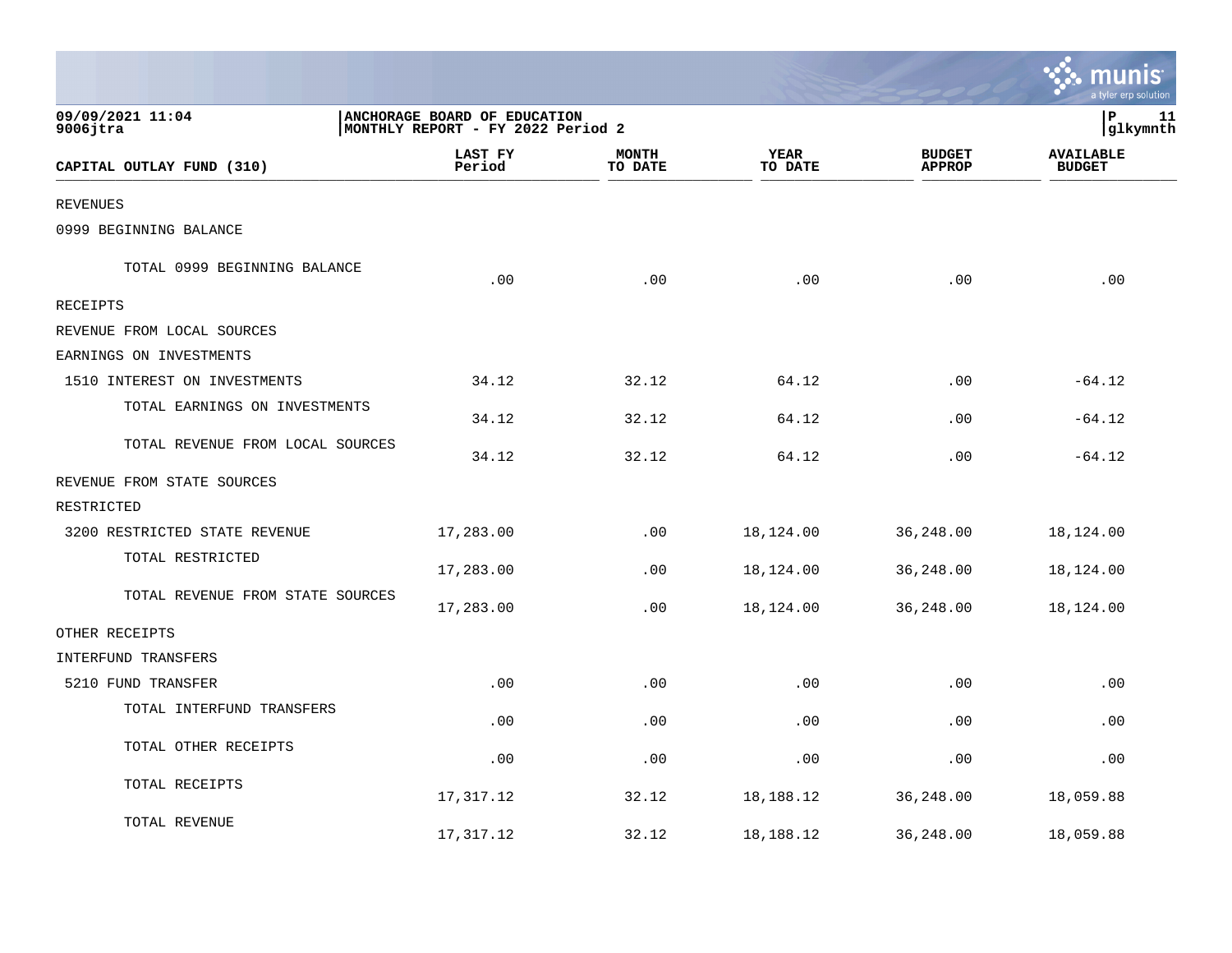

| 09/09/2021 11:04<br>$9006$ jtra                                               | ANCHORAGE BOARD OF EDUCATION<br>MONTHLY REPORT - FY 2022 Period 2 |                         |                        |                                | 12<br>P<br> glkymnth              |
|-------------------------------------------------------------------------------|-------------------------------------------------------------------|-------------------------|------------------------|--------------------------------|-----------------------------------|
| CAPITAL OUTLAY FUND (310)                                                     | LAST FY<br>Period                                                 | <b>MONTH</b><br>TO DATE | <b>YEAR</b><br>TO DATE | <b>BUDGET</b><br><b>APPROP</b> | <b>AVAILABLE</b><br><b>BUDGET</b> |
| <b>EXPENDITURES</b>                                                           |                                                                   |                         |                        |                                |                                   |
| 5100<br>DEBT SERVICE                                                          |                                                                   |                         |                        |                                |                                   |
| 0400<br>PURCHASED PROPERTY SERVICES<br>0800<br>DEBT SERVICE AND MISCELLANEOUS | .00<br>.00                                                        | .00<br>.00              | .00<br>.00             | 36,248.00<br>.00               | 36,248.00<br>.00                  |
| TOTAL 5100<br>DEBT SERVICE                                                    | .00                                                               | .00                     | .00                    | 36,248.00                      | 36, 248.00                        |
| 5200<br>FUND TRANSFERS                                                        |                                                                   |                         |                        |                                |                                   |
| 0900<br>OTHER ITEMS                                                           | 11,928.50                                                         | .00                     | .00                    | .00                            | .00                               |
| TOTAL 5200<br>FUND TRANSFERS                                                  | 11,928.50                                                         | .00                     | .00                    | .00                            | .00                               |
| TOTAL EXPENDITURES                                                            | 11,928.50                                                         | .00                     | .00                    | 36,248.00                      | 36,248.00                         |
| TOTAL FOR CAPITAL OUTLAY FUND (310)                                           | 5,388.62                                                          | 32.12                   | 18,188.12              | .00                            | $-18, 188.12$                     |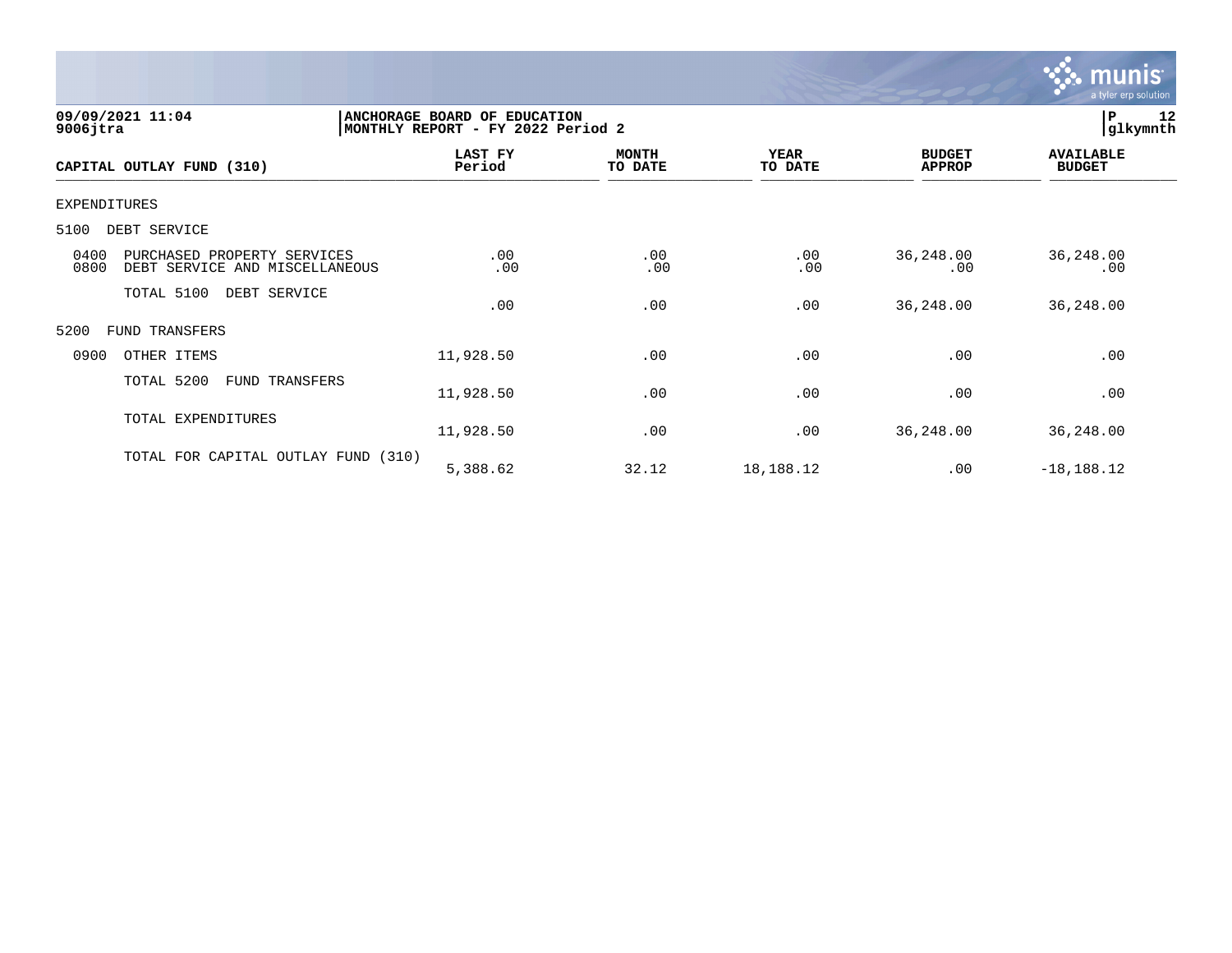|                                                           |                                                                   |                         |                             |                                | munis<br>a tyler erp solution     |
|-----------------------------------------------------------|-------------------------------------------------------------------|-------------------------|-----------------------------|--------------------------------|-----------------------------------|
| 09/09/2021 11:04<br>$9006$ jtra                           | ANCHORAGE BOARD OF EDUCATION<br>MONTHLY REPORT - FY 2022 Period 2 | P<br>13<br>glkymnth     |                             |                                |                                   |
| BUILDING FUND (FSPK) (320)                                | LAST FY<br>Period                                                 | <b>MONTH</b><br>TO DATE | <b>YEAR</b><br>TO DATE      | <b>BUDGET</b><br><b>APPROP</b> | <b>AVAILABLE</b><br><b>BUDGET</b> |
| <b>REVENUES</b>                                           |                                                                   |                         |                             |                                |                                   |
| 0999 BEGINNING BALANCE                                    |                                                                   |                         |                             |                                |                                   |
| TOTAL 0999 BEGINNING BALANCE                              | .00                                                               | .00                     | .00                         | .00                            | .00                               |
| RECEIPTS                                                  |                                                                   |                         |                             |                                |                                   |
| REVENUE FROM LOCAL SOURCES                                |                                                                   |                         |                             |                                |                                   |
| AD VALOREM TAXES                                          |                                                                   |                         |                             |                                |                                   |
| 1111 GENERAL PROPERTY TAX<br>1115 DELINQUENT PROPERTY TAX | $.00 \ \,$<br>.00                                                 | .00<br>.00              | .00<br>.00                  | 262,315.00<br>.00              | 262,315.00<br>.00                 |
| TOTAL AD VALOREM TAXES                                    | .00                                                               | .00                     | .00                         | 262,315.00                     | 262, 315.00                       |
| EARNINGS ON INVESTMENTS                                   |                                                                   |                         |                             |                                |                                   |
| 1510 INTEREST ON INVESTMENTS                              | 286.87                                                            | 343.56                  | 685.86                      | .00                            | $-685.86$                         |
| TOTAL EARNINGS ON INVESTMENTS                             | 286.87                                                            | 343.56                  | 685.86                      | .00                            | $-685.86$                         |
| TOTAL REVENUE FROM LOCAL SOURCES                          | 286.87                                                            | 343.56                  | 685.86                      | 262,315.00                     | 261,629.14                        |
| REVENUE FROM STATE SOURCES                                |                                                                   |                         |                             |                                |                                   |
| RESTRICTED                                                |                                                                   |                         |                             |                                |                                   |
| 3200 RESTRICTED STATE REVENUE                             | .00                                                               | .00                     | .00                         | .00                            | .00                               |
| TOTAL RESTRICTED                                          | .00                                                               | .00                     | .00                         | .00                            | .00                               |
| TOTAL REVENUE FROM STATE SOURCES                          | .00                                                               | .00                     | .00                         | .00                            | .00                               |
| OTHER RECEIPTS                                            |                                                                   |                         |                             |                                |                                   |
| INTERFUND TRANSFERS                                       |                                                                   |                         |                             |                                |                                   |
| 5210 FUND TRANSFER                                        | .00                                                               | .00                     | $\boldsymbol{\mathsf{.00}}$ | .00                            | .00                               |
| TOTAL INTERFUND TRANSFERS                                 | .00                                                               | .00                     | .00                         | .00                            | .00                               |
| TOTAL OTHER RECEIPTS                                      | .00                                                               | .00                     | .00                         | .00                            | .00                               |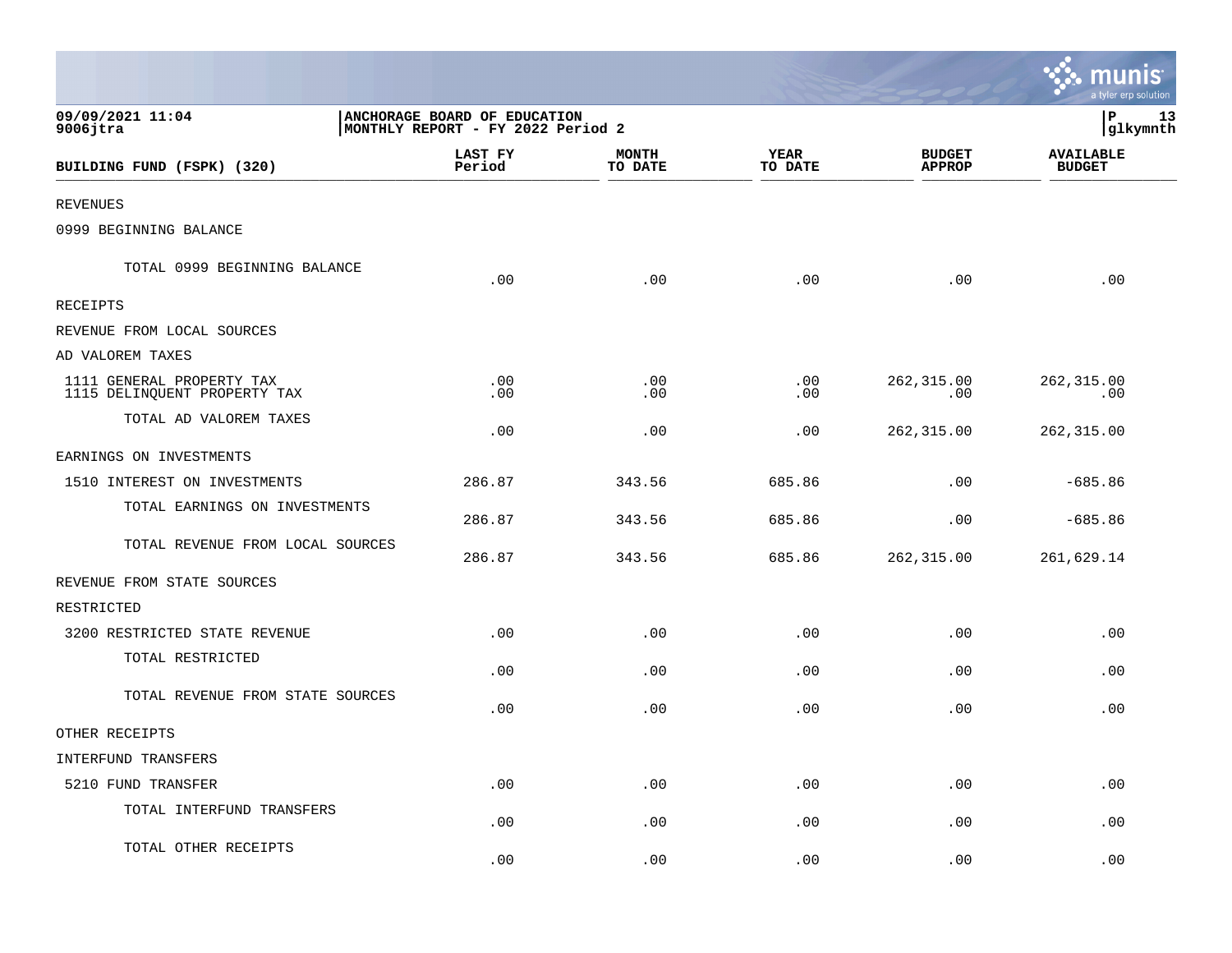|                                 |                                                                   |                         |                        |                                | munis<br>a tyler erp solution     |
|---------------------------------|-------------------------------------------------------------------|-------------------------|------------------------|--------------------------------|-----------------------------------|
| 09/09/2021 11:04<br>$9006$ jtra | ANCHORAGE BOARD OF EDUCATION<br>MONTHLY REPORT - FY 2022 Period 2 | 14<br>Р<br>glkymnth     |                        |                                |                                   |
| BUILDING FUND (FSPK) (320)      | LAST FY<br>Period                                                 | <b>MONTH</b><br>TO DATE | <b>YEAR</b><br>TO DATE | <b>BUDGET</b><br><b>APPROP</b> | <b>AVAILABLE</b><br><b>BUDGET</b> |
| TOTAL RECEIPTS                  | 286.87                                                            | 343.56                  | 685.86                 | 262, 315.00                    | 261,629.14                        |
| TOTAL REVENUE                   | 286.87                                                            | 343.56                  | 685.86                 | 262, 315.00                    | 261,629.14                        |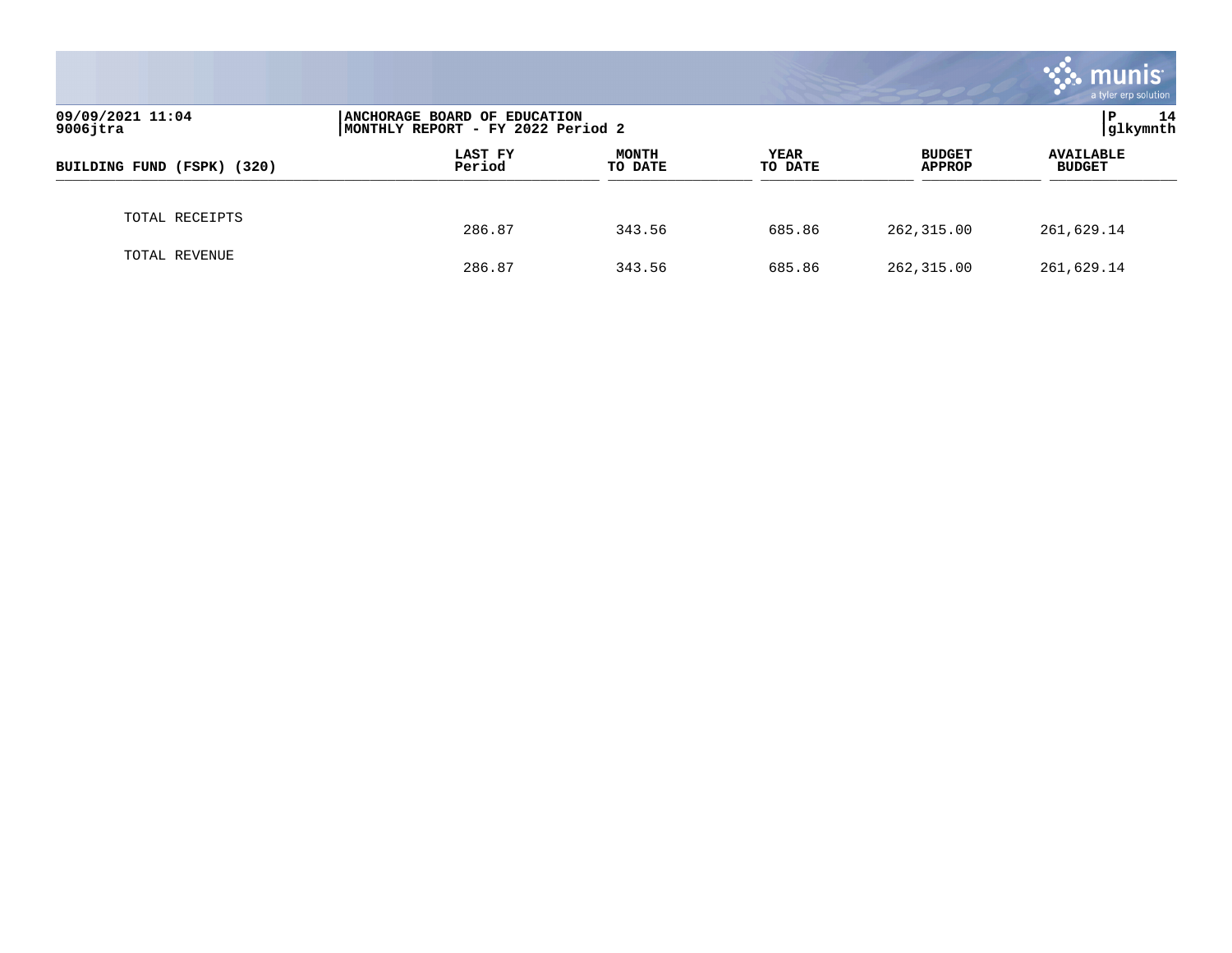

| 09/09/2021 11:04<br>$9006$ jtra                                                                                   | ANCHORAGE BOARD OF<br><b>EDUCATION</b><br>MONTHLY REPORT - FY 2022 Period 2 |                         | 15<br> P<br> glkymnth  |                                |                                   |  |
|-------------------------------------------------------------------------------------------------------------------|-----------------------------------------------------------------------------|-------------------------|------------------------|--------------------------------|-----------------------------------|--|
| BUILDING FUND (FSPK) (320)                                                                                        | LAST FY<br>Period                                                           | <b>MONTH</b><br>TO DATE | <b>YEAR</b><br>TO DATE | <b>BUDGET</b><br><b>APPROP</b> | <b>AVAILABLE</b><br><b>BUDGET</b> |  |
| <b>EXPENDITURES</b>                                                                                               |                                                                             |                         |                        |                                |                                   |  |
| 5100<br>DEBT SERVICE                                                                                              |                                                                             |                         |                        |                                |                                   |  |
| 0400<br>PURCHASED PROPERTY SERVICES<br>0500<br>OTHER PURCHASED SERVICES<br>0800<br>DEBT SERVICE AND MISCELLANEOUS | .00<br>.00<br>.00                                                           | .00<br>.00<br>.00       | .00<br>.00<br>.00      | 262,315.00<br>.00<br>.00       | 262, 315.00<br>.00<br>.00         |  |
| TOTAL 5100<br>DEBT SERVICE                                                                                        | .00                                                                         | .00                     | .00                    | 262,315.00                     | 262, 315.00                       |  |
| 5200<br>FUND TRANSFERS                                                                                            |                                                                             |                         |                        |                                |                                   |  |
| 0900<br>OTHER ITEMS                                                                                               | .00                                                                         | .00                     | .00                    | .00                            | .00                               |  |
| TOTAL 5200<br>FUND TRANSFERS                                                                                      | .00                                                                         | .00                     | .00                    | .00                            | .00                               |  |
| TOTAL EXPENDITURES                                                                                                | .00                                                                         | .00                     | .00                    | 262,315.00                     | 262, 315.00                       |  |
| TOTAL FOR BUILDING FUND<br>(320)<br>(FSPK)                                                                        | 286.87                                                                      | 343.56                  | 685.86                 | .00                            | $-685.86$                         |  |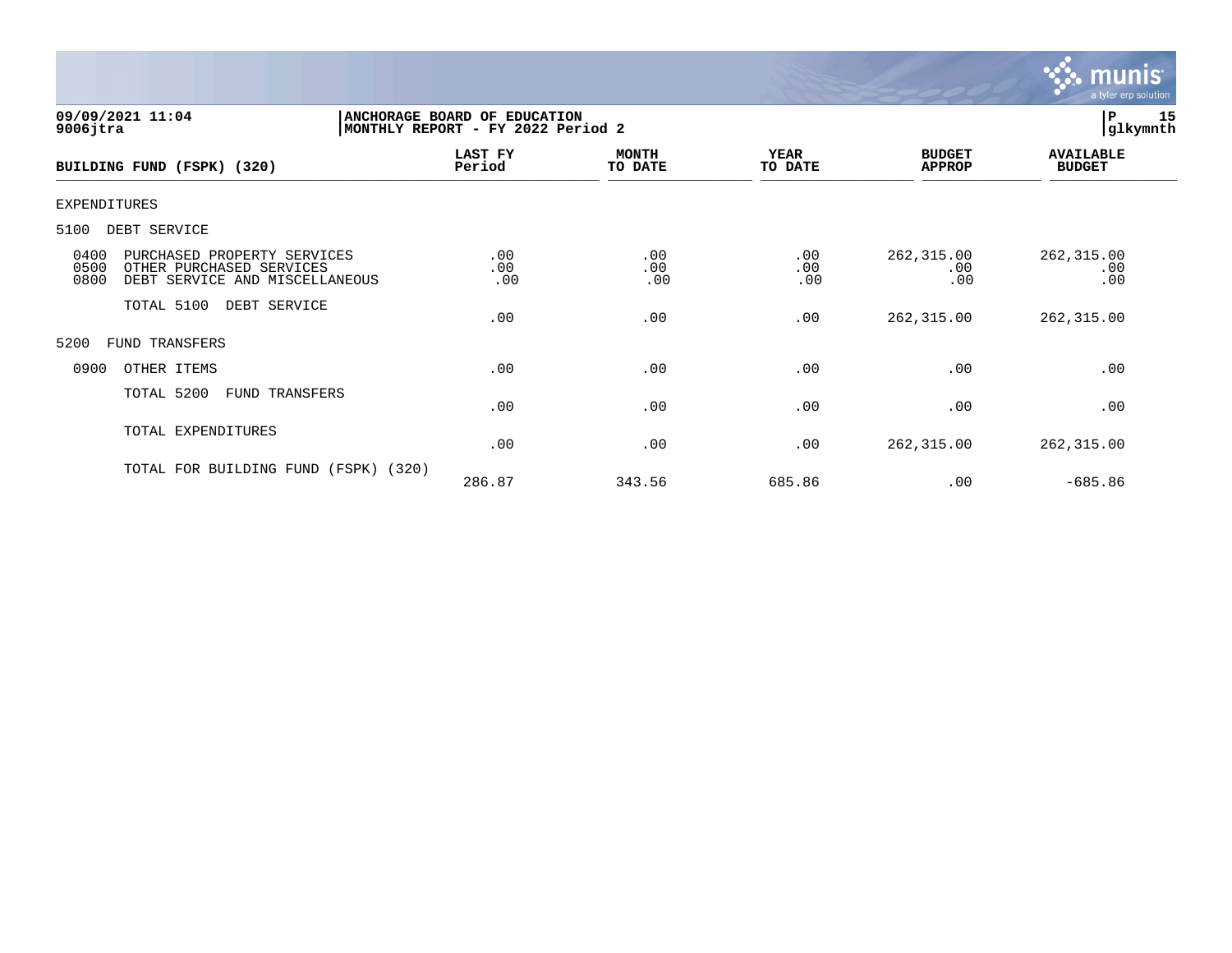|                                        |                          |                                                                   |                        |                                | a tyler erp solution              |  |  |
|----------------------------------------|--------------------------|-------------------------------------------------------------------|------------------------|--------------------------------|-----------------------------------|--|--|
| 09/09/2021 11:04<br>$9006$ jtra        |                          | ANCHORAGE BOARD OF EDUCATION<br>MONTHLY REPORT - FY 2022 Period 2 |                        |                                |                                   |  |  |
| CONSTRUCTION FUND (360)                | <b>LAST FY</b><br>Period | <b>MONTH</b><br>TO DATE                                           | <b>YEAR</b><br>TO DATE | <b>BUDGET</b><br><b>APPROP</b> | <b>AVAILABLE</b><br><b>BUDGET</b> |  |  |
| <b>REVENUES</b>                        |                          |                                                                   |                        |                                |                                   |  |  |
| 0999 BEGINNING BALANCE                 |                          |                                                                   |                        |                                |                                   |  |  |
| TOTAL 0999 BEGINNING BALANCE           | .00                      | .00                                                               | .00                    | .00                            | .00                               |  |  |
| <b>RECEIPTS</b>                        |                          |                                                                   |                        |                                |                                   |  |  |
| REVENUE FROM LOCAL SOURCES             |                          |                                                                   |                        |                                |                                   |  |  |
| OTHER REVENUE FROM LOCAL SOURCES       |                          |                                                                   |                        |                                |                                   |  |  |
| 1990 MISCELLANEOUS REVENUE             | .00                      | .00                                                               | .00                    | .00                            | .00                               |  |  |
| TOTAL OTHER REVENUE FROM LOCAL SOURCES | .00                      | .00                                                               | .00                    | .00                            | .00                               |  |  |
| TOTAL REVENUE FROM LOCAL SOURCES       | .00                      | .00                                                               | .00                    | .00                            | .00                               |  |  |
| OTHER RECEIPTS                         |                          |                                                                   |                        |                                |                                   |  |  |
| INTERFUND TRANSFERS                    |                          |                                                                   |                        |                                |                                   |  |  |
| 5210 FUND TRANSFER                     | 11,928.50                | .00                                                               | .00                    | .00                            | .00                               |  |  |
| TOTAL INTERFUND TRANSFERS              | 11,928.50                | .00                                                               | .00                    | .00                            | .00                               |  |  |
| TOTAL OTHER RECEIPTS                   | 11,928.50                | .00                                                               | .00                    | .00                            | .00                               |  |  |
| TOTAL RECEIPTS                         | 11,928.50                | .00                                                               | .00                    | .00                            | .00                               |  |  |
| TOTAL REVENUE                          | 11,928.50                | .00                                                               | .00                    | .00                            | .00                               |  |  |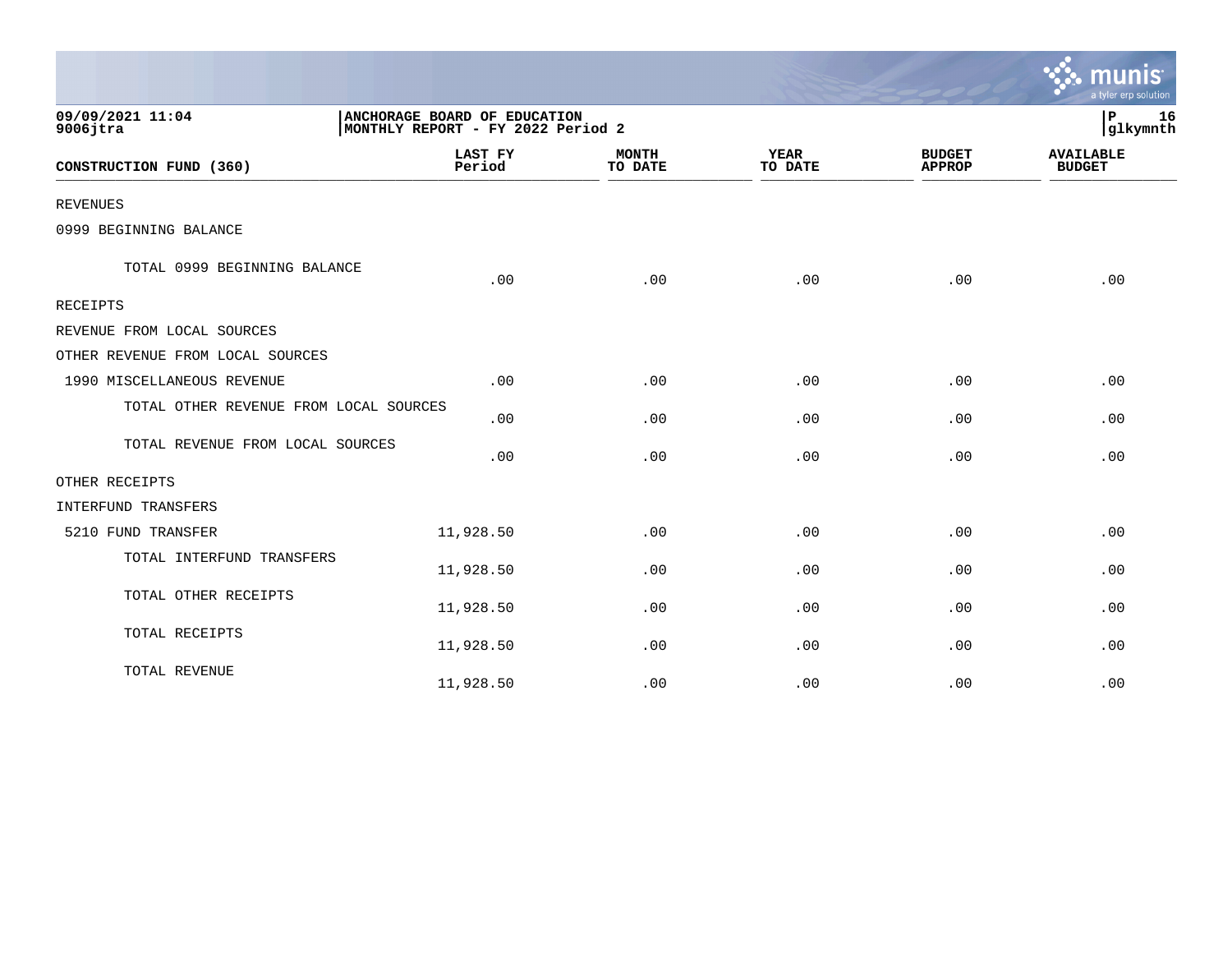

| 09/09/2021 11:04<br>$9006$ jtra                                                                                                                                                                   |                                              | <b>ANCHORAGE BOARD OF EDUCATION</b><br>MONTHLY REPORT - FY 2022 Period 2 |                                        |                                        |                                        |  |
|---------------------------------------------------------------------------------------------------------------------------------------------------------------------------------------------------|----------------------------------------------|--------------------------------------------------------------------------|----------------------------------------|----------------------------------------|----------------------------------------|--|
| CONSTRUCTION FUND (360)                                                                                                                                                                           | LAST FY<br>Period                            | <b>MONTH</b><br>TO DATE                                                  | <b>YEAR</b><br>TO DATE                 | <b>BUDGET</b><br><b>APPROP</b>         | <b>AVAILABLE</b><br><b>BUDGET</b>      |  |
| <b>EXPENDITURES</b>                                                                                                                                                                               |                                              |                                                                          |                                        |                                        |                                        |  |
| 4700<br>BUILDING IMPROVEMENTS                                                                                                                                                                     |                                              |                                                                          |                                        |                                        |                                        |  |
| 0100<br>SALARIES PERSONNEL SERVICES<br>0200<br>EMPLOYEE BENEFITS<br>0300<br>PURCHASED PROF AND TECH SERV<br>0400<br>PURCHASED<br>PROPERTY SERVICES<br>0600<br><b>SUPPLIES</b><br>0700<br>PROPERTY | .00<br>.00<br>.00<br>11,928.50<br>.00<br>.00 | .00<br>.00<br>.00<br>.00<br>.00<br>.00                                   | .00<br>.00<br>.00<br>.00<br>.00<br>.00 | .00<br>.00<br>.00<br>.00<br>.00<br>.00 | .00<br>.00<br>.00<br>.00<br>.00<br>.00 |  |
| TOTAL 4700<br>BUILDING IMPROVEMENTS                                                                                                                                                               | 11,928.50                                    | .00                                                                      | .00                                    | .00                                    | .00                                    |  |
| TOTAL EXPENDITURES                                                                                                                                                                                | 11,928.50                                    | .00                                                                      | .00                                    | .00                                    | .00                                    |  |
| TOTAL FOR CONSTRUCTION FUND                                                                                                                                                                       | (360)<br>.00                                 | .00                                                                      | .00                                    | .00                                    | .00                                    |  |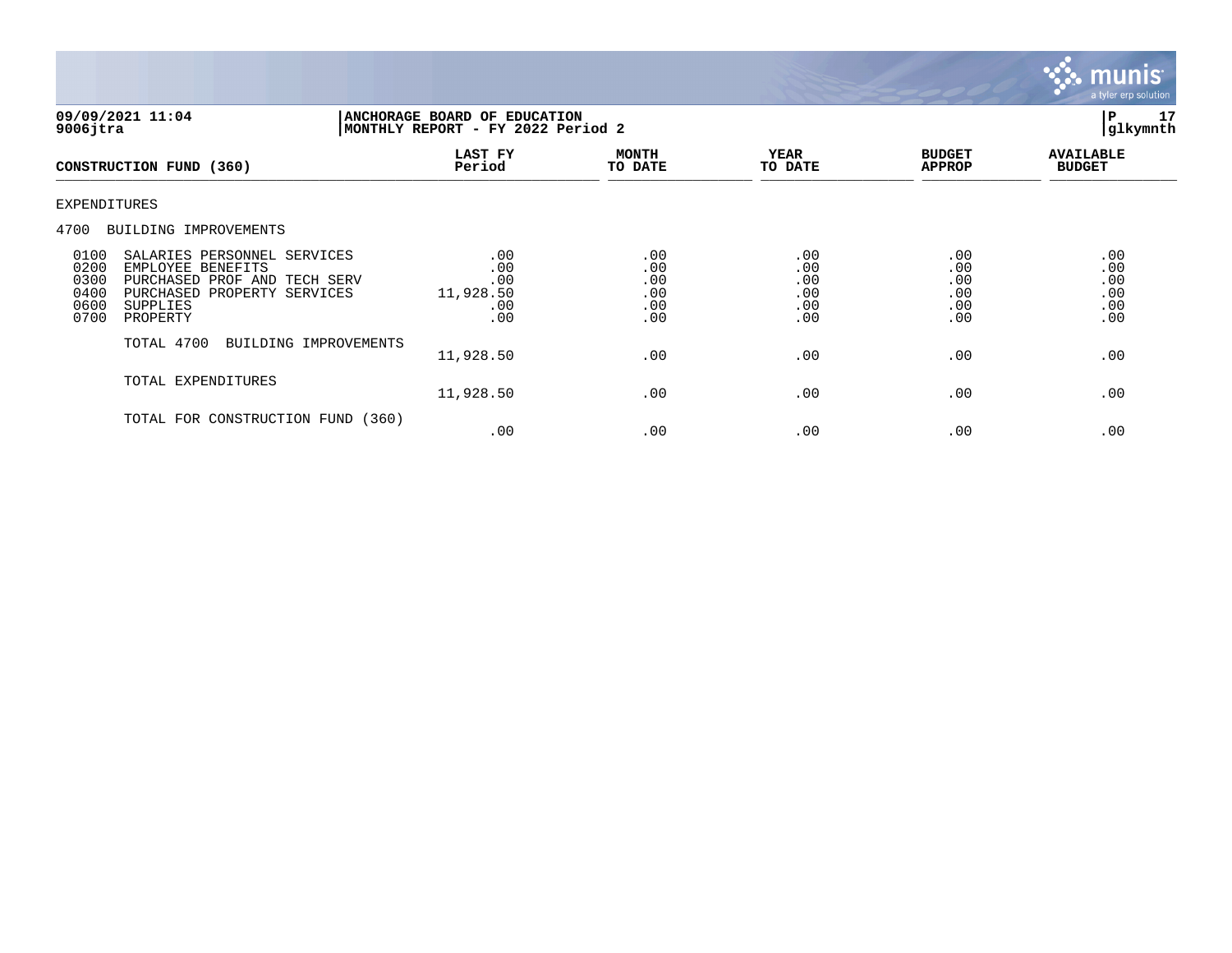|                                                |                                                                   |                         |                        |                                | munis<br>a tyler erp solution     |  |
|------------------------------------------------|-------------------------------------------------------------------|-------------------------|------------------------|--------------------------------|-----------------------------------|--|
| 09/09/2021 11:04<br>$9006$ jtra                | ANCHORAGE BOARD OF EDUCATION<br>MONTHLY REPORT - FY 2022 Period 2 |                         |                        |                                |                                   |  |
| DEBT SERVICE FUND (400)                        | <b>LAST FY</b><br>Period                                          | <b>MONTH</b><br>TO DATE | <b>YEAR</b><br>TO DATE | <b>BUDGET</b><br><b>APPROP</b> | <b>AVAILABLE</b><br><b>BUDGET</b> |  |
| <b>REVENUES</b>                                |                                                                   |                         |                        |                                |                                   |  |
| <b>RECEIPTS</b>                                |                                                                   |                         |                        |                                |                                   |  |
| REVENUE FROM STATE SOURCES                     |                                                                   |                         |                        |                                |                                   |  |
| REVENUE ON BEHALF PAYMENTS                     |                                                                   |                         |                        |                                |                                   |  |
| 3900 STATE ON-BEHALF PAYMENTS                  | .00                                                               | .00                     | .00                    | .00                            | .00                               |  |
| TOTAL REVENUE ON BEHALF PAYMENTS               | .00                                                               | .00                     | .00                    | .00                            | .00                               |  |
| TOTAL REVENUE FROM STATE SOURCES               | .00                                                               | .00                     | .00                    | .00                            | .00                               |  |
| OTHER RECEIPTS                                 |                                                                   |                         |                        |                                |                                   |  |
| <b>BOND ISSUANCE</b>                           |                                                                   |                         |                        |                                |                                   |  |
| 5100 BOND SALE<br>5110 BOND PRINCIPAL PROCEEDS | .00<br>.00                                                        | .00<br>.00              | .00<br>.00             | .00<br>.00                     | .00<br>.00                        |  |
| TOTAL BOND ISSUANCE                            | .00                                                               | .00                     | .00                    | .00                            | .00                               |  |
| INTERFUND TRANSFERS                            |                                                                   |                         |                        |                                |                                   |  |
| 5210 FUND TRANSFER                             | .00                                                               | .00                     | .00                    | .00                            | .00                               |  |
| TOTAL INTERFUND TRANSFERS                      | .00                                                               | .00                     | .00                    | .00                            | .00                               |  |
| TOTAL OTHER RECEIPTS                           | .00                                                               | .00                     | .00                    | .00                            | .00                               |  |
| TOTAL RECEIPTS                                 | .00                                                               | .00                     | .00                    | .00                            | .00                               |  |
| TOTAL REVENUE                                  | .00                                                               | .00                     | .00                    | .00                            | .00                               |  |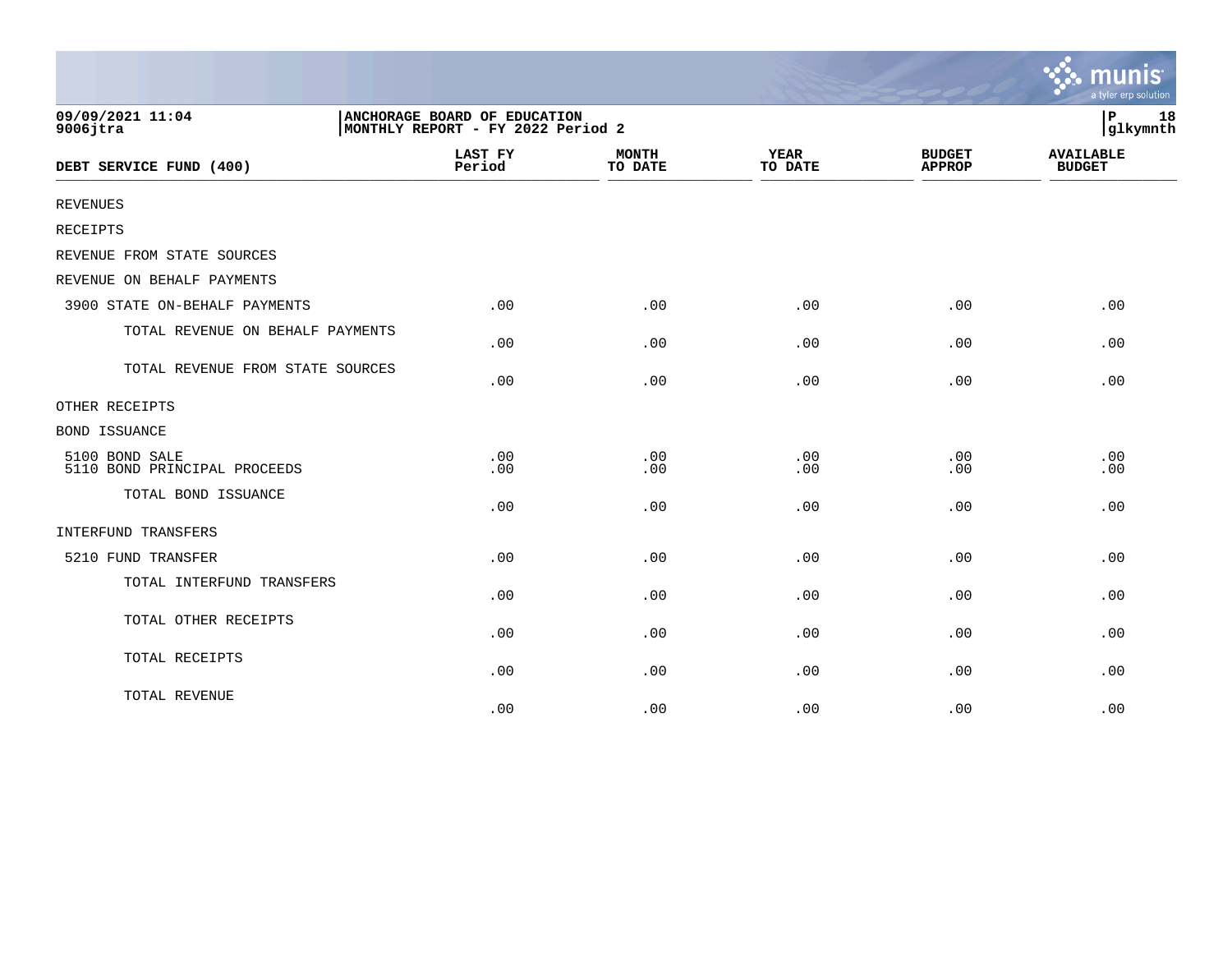

| 09/09/2021 11:04<br>$9006$ jtra                               | 19<br>P<br>ANCHORAGE BOARD OF EDUCATION<br> glkymnth<br>MONTHLY REPORT - FY 2022 Period 2 |                         |                        |                                |                                   |  |
|---------------------------------------------------------------|-------------------------------------------------------------------------------------------|-------------------------|------------------------|--------------------------------|-----------------------------------|--|
| DEBT SERVICE FUND (400)                                       | LAST FY<br>Period                                                                         | <b>MONTH</b><br>TO DATE | <b>YEAR</b><br>TO DATE | <b>BUDGET</b><br><b>APPROP</b> | <b>AVAILABLE</b><br><b>BUDGET</b> |  |
| EXPENDITURES                                                  |                                                                                           |                         |                        |                                |                                   |  |
| 5100<br>DEBT SERVICE                                          |                                                                                           |                         |                        |                                |                                   |  |
| DEBT SERVICE AND MISCELLANEOUS<br>0800<br>0900<br>OTHER ITEMS | .00<br>.00                                                                                | .00<br>.00              | .00<br>.00             | .00<br>.00                     | .00<br>.00                        |  |
| TOTAL 5100<br>DEBT SERVICE                                    | .00                                                                                       | .00                     | .00                    | .00                            | .00                               |  |
| TOTAL EXPENDITURES                                            | .00                                                                                       | .00                     | .00                    | .00                            | .00                               |  |
| TOTAL FOR DEBT SERVICE FUND (400)                             | .00                                                                                       | .00                     | .00                    | .00                            | .00                               |  |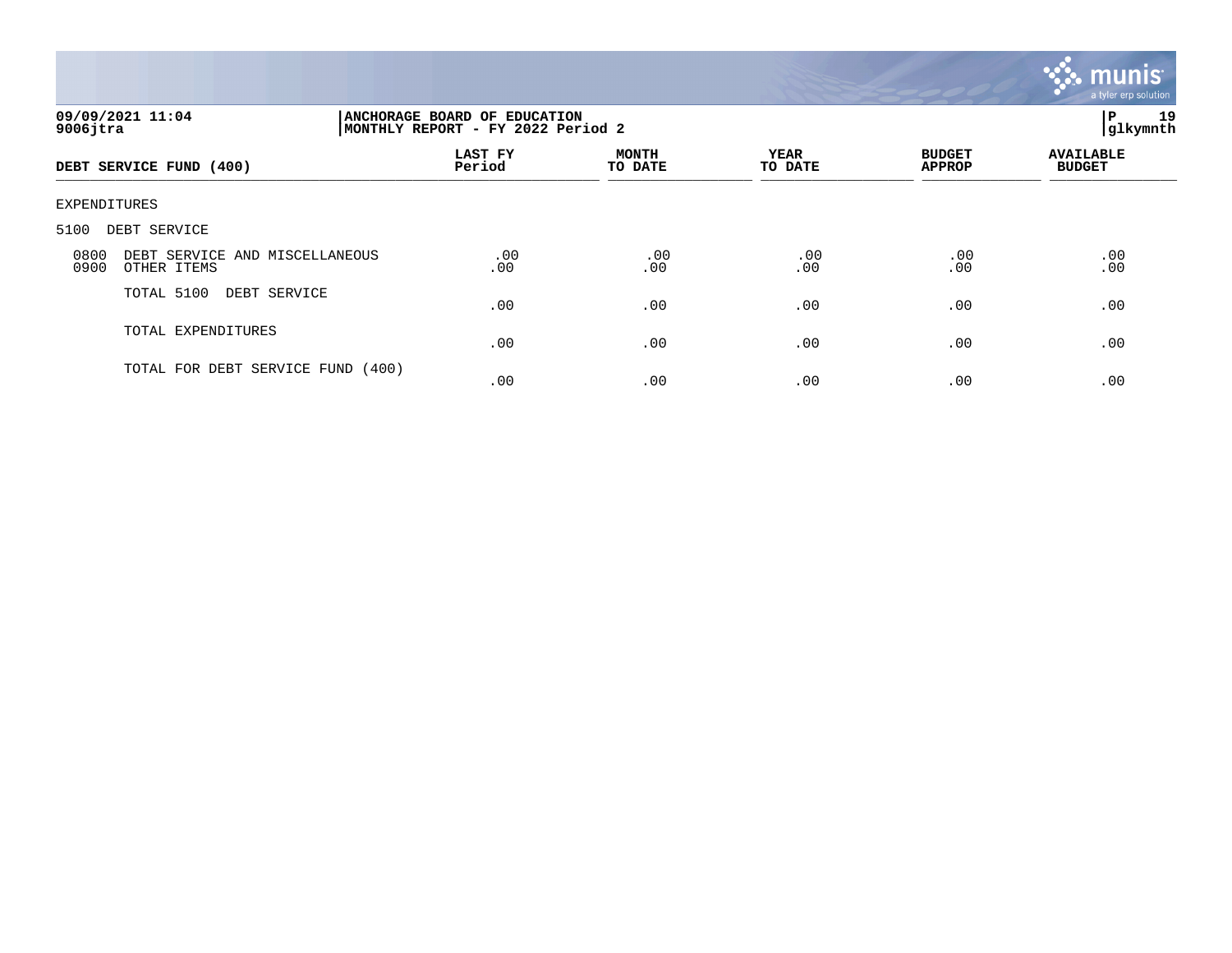|                                                                                                                                                                                                                                                                                                                                                                             |                                                                                  |                                                                              |                                                                              |                                                                                | a tyler erp solution                                                            |
|-----------------------------------------------------------------------------------------------------------------------------------------------------------------------------------------------------------------------------------------------------------------------------------------------------------------------------------------------------------------------------|----------------------------------------------------------------------------------|------------------------------------------------------------------------------|------------------------------------------------------------------------------|--------------------------------------------------------------------------------|---------------------------------------------------------------------------------|
| 09/09/2021 11:04<br>$9006$ jtra                                                                                                                                                                                                                                                                                                                                             | ANCHORAGE BOARD OF EDUCATION<br>MONTHLY REPORT - FY 2022 Period 2                |                                                                              |                                                                              |                                                                                | P<br>20<br>glkymnth                                                             |
| FOOD SERVICE FUND (51)                                                                                                                                                                                                                                                                                                                                                      | <b>LAST FY</b><br>Period                                                         | <b>MONTH</b><br>TO DATE                                                      | <b>YEAR</b><br>TO DATE                                                       | <b>BUDGET</b><br><b>APPROP</b>                                                 | <b>AVAILABLE</b><br><b>BUDGET</b>                                               |
| REVENUES                                                                                                                                                                                                                                                                                                                                                                    |                                                                                  |                                                                              |                                                                              |                                                                                |                                                                                 |
| 0999 BEGINNING BALANCE                                                                                                                                                                                                                                                                                                                                                      |                                                                                  |                                                                              |                                                                              |                                                                                |                                                                                 |
| TOTAL 0999 BEGINNING BALANCE                                                                                                                                                                                                                                                                                                                                                | 9,566.27                                                                         | .00                                                                          | 1,381.47                                                                     | 1,381.47                                                                       | .00                                                                             |
| RECEIPTS                                                                                                                                                                                                                                                                                                                                                                    |                                                                                  |                                                                              |                                                                              |                                                                                |                                                                                 |
| REVENUE FROM LOCAL SOURCES                                                                                                                                                                                                                                                                                                                                                  |                                                                                  |                                                                              |                                                                              |                                                                                |                                                                                 |
| EARNINGS ON INVESTMENTS                                                                                                                                                                                                                                                                                                                                                     |                                                                                  |                                                                              |                                                                              |                                                                                |                                                                                 |
| 1510 INTEREST ON INVESTMENTS                                                                                                                                                                                                                                                                                                                                                | .35                                                                              | 2.26                                                                         | 2.26                                                                         | 150.00                                                                         | 147.74                                                                          |
| TOTAL EARNINGS ON INVESTMENTS                                                                                                                                                                                                                                                                                                                                               | .35                                                                              | 2.26                                                                         | 2.26                                                                         | 150.00                                                                         | 147.74                                                                          |
| FOOD SERVICE                                                                                                                                                                                                                                                                                                                                                                |                                                                                  |                                                                              |                                                                              |                                                                                |                                                                                 |
| 1611 REIMBURSABLE SCHOOL LUNCH PROG<br>1612 REIMBURSABLE SCH BREAKFAST PRG<br>1613 REIMBURSABLE SPECIAL MILK PROG<br>1621 NON-REIMBURSABLE LUNCH PROG<br>1622 NON-REIMBURSABLE BREAKFAST PRG<br>1623 NON-REIMBURSABLE MILK PROGRAM<br>1624 NON-REIMBURSBLE A LA CARTE PRG<br>1629 NON-REIMBURSBLE OTHER FOOD PRG<br>1629 MY SCHOOL BUCKS RECEIPTS<br>1630 SPECIAL FUNCTIONS | .00<br>.00<br>.00<br>.00<br>.00<br>.00<br>.00<br>$-5, 254.89$<br>1,355.01<br>.00 | .00<br>.00<br>.00<br>.00<br>.00<br>.00<br>.00<br>1,007.66<br>3,733.65<br>.00 | .00<br>.00<br>.00<br>.00<br>.00<br>.00<br>.00<br>1,083.66<br>6,508.75<br>.00 | .00<br>.00<br>.00<br>.00<br>.00<br>.00<br>.00<br>60,000.00<br>60,000.00<br>.00 | .00<br>.00<br>.00<br>.00<br>.00<br>.00<br>.00<br>58,916.34<br>53, 491.25<br>.00 |
| TOTAL FOOD SERVICE                                                                                                                                                                                                                                                                                                                                                          | $-3,899.88$                                                                      | 4,741.31                                                                     | 7,592.41                                                                     | 120,000.00                                                                     | 112,407.59                                                                      |
| OTHER REVENUE FROM LOCAL SOURCES                                                                                                                                                                                                                                                                                                                                            |                                                                                  |                                                                              |                                                                              |                                                                                |                                                                                 |
| 1920 CONTRIBUTIONS/DONATIONS<br>1980 REFUND OF PRIOR YR EXPENDITURE<br>1990 MISCELLANEOUS REVENUE                                                                                                                                                                                                                                                                           | .00<br>.00<br>.00                                                                | .00<br>.00<br>.00                                                            | .00<br>.00<br>.00                                                            | .00<br>.00<br>.00                                                              | .00<br>.00<br>.00                                                               |
| TOTAL OTHER REVENUE FROM LOCAL SOURCES                                                                                                                                                                                                                                                                                                                                      | .00                                                                              | .00                                                                          | .00                                                                          | .00                                                                            | .00                                                                             |
| TOTAL REVENUE FROM LOCAL SOURCES                                                                                                                                                                                                                                                                                                                                            | $-3,899.53$                                                                      | 4,743.57                                                                     | 7,594.67                                                                     | 120,150.00                                                                     | 112,555.33                                                                      |
| REVENUE FROM STATE SOURCES                                                                                                                                                                                                                                                                                                                                                  |                                                                                  |                                                                              |                                                                              |                                                                                |                                                                                 |
| RESTRICTED                                                                                                                                                                                                                                                                                                                                                                  |                                                                                  |                                                                              |                                                                              |                                                                                |                                                                                 |
| 3200 RESTRICTED STATE REVENUE                                                                                                                                                                                                                                                                                                                                               | .00                                                                              | .00                                                                          | .00                                                                          | 1,350.00                                                                       | 1,350.00                                                                        |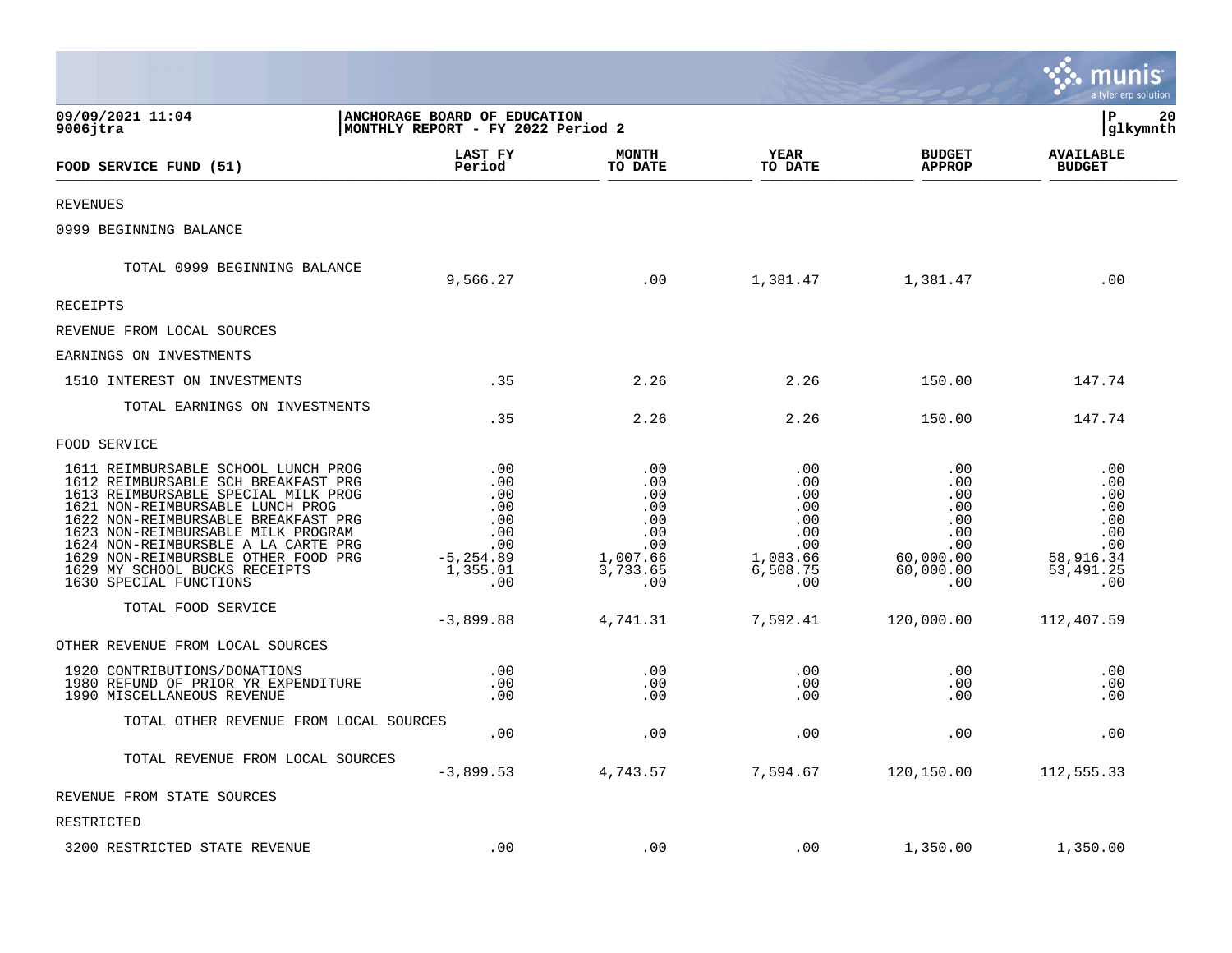

**09/09/2021 11:04 |ANCHORAGE BOARD OF EDUCATION |P 21** MONTHLY REPORT - FY 2022 Period 2  **LAST FY MONTH YEAR BUDGET AVAILABLE FOOD SERVICE FUND (51) Period TO DATE TO DATE APPROP BUDGET**   $\frac{10 \text{ BFR}}{10 \text{ BFR}}$ TOTAL RESTRICTED  $.00$   $.00$   $.00$   $.00$   $.00$   $.00$   $.00$   $.00$   $.00$   $.00$ REVENUE IN LIEU OF TAXES/STATE 3800 REVENUE IN LIEU OF TAXES/STATE .00 .00 .00 .00 .00 TOTAL REVENUE IN LIEU OF TAXES/STATE .00 .00 .00 .00 .00 REVENUE ON BEHALF PAYMENTS 3900 STATE ON-BEHALF PAYMENTS .00 .00 .00 .00 .00 TOTAL REVENUE ON BEHALF PAYMENTS  $.00$  .  $.00$  .  $.00$  .  $.00$  .  $.00$  .  $.00$  .  $.00$  .  $.00$  .  $.00$  .  $.00$  .  $.00$  .  $.00$  .  $.00$  .  $.00$  .  $.00$  .  $.00$  .  $.00$  .  $.00$  .  $.00$  .  $.00$  .  $.00$  .  $.00$  .  $.00$  .  $.00$  .  $.00$  .  $.00$  .  $.00$  .  $.00$ TOTAL REVENUE FROM STATE SOURCES  $.00$   $.00$   $.00$   $.00$   $.00$   $.00$   $.00$   $.00$   $.00$   $.00$ REVENUE FROM FEDERAL SOURCES RESTRICTED THROUGH THE STATE 4500 RESTRICTED FED THRU STATE .00 .00 .00 11,938.00 11,938.00 TOTAL RESTRICTED THROUGH THE STATE  $.00$   $.00$   $.00$   $.01$ ,938.00  $.00$   $.00$   $.00$   $.00$   $.00$   $.00$   $.00$   $.00$   $.00$   $.00$   $.00$   $.00$   $.00$   $.00$   $.00$   $.00$   $.00$   $.00$   $.00$   $.00$   $.00$   $.00$   $.00$   $.00$   $.00$   $.00$   $.00$   $.00$   $.00$   $.00$   $.00$   $.00$ CHILD NUTRITION PROGRAM DONATED COMMODIT 4950 CHILD NUTR PRG DONATED COMMOD .00 .00 .00 .00 .00 TOTAL CHILD NUTRITION PROGRAM DONATED COMMODIT  $.00$  .  $.00$  .  $.00$  .  $.00$  .  $.00$  .  $.00$  .  $.00$  .  $.00$  .  $.00$  .  $.00$  .  $.00$  .  $.00$  .  $.00$  .  $.00$  .  $.00$  .  $.00$  .  $.00$  .  $.00$  .  $.00$  .  $.00$  .  $.00$  .  $.00$  .  $.00$  .  $.00$  .  $.00$  .  $.00$  .  $.00$  .  $.00$ TOTAL REVENUE FROM FEDERAL SOURCES  $.00$   $.00$   $.00$   $.01$ ,938.00  $.00$   $.00$   $.00$   $.00$   $.00$   $.00$   $.00$   $.00$   $.00$   $.00$   $.00$   $.00$   $.00$   $.00$   $.00$   $.00$   $.00$   $.00$   $.00$   $.00$   $.00$   $.00$   $.00$   $.00$   $.00$   $.00$   $.00$   $.00$   $.00$   $.00$   $.00$   $.00$ OTHER RECEIPTS INTERFUND TRANSFERS 5210 FUND TRANSFER .00 .00 .00 70,391.00 70,391.00 TOTAL INTERFUND TRANSFERS .00 .00 .00 70,391.00 70,391.00 SALE OR COMP FOR LOSS OF ASSETS 5341 SALE OF EQUIPMENT ETC .00 .00 .00 .00 .00 5342 LOSS COMP - EQUIPMENT ETC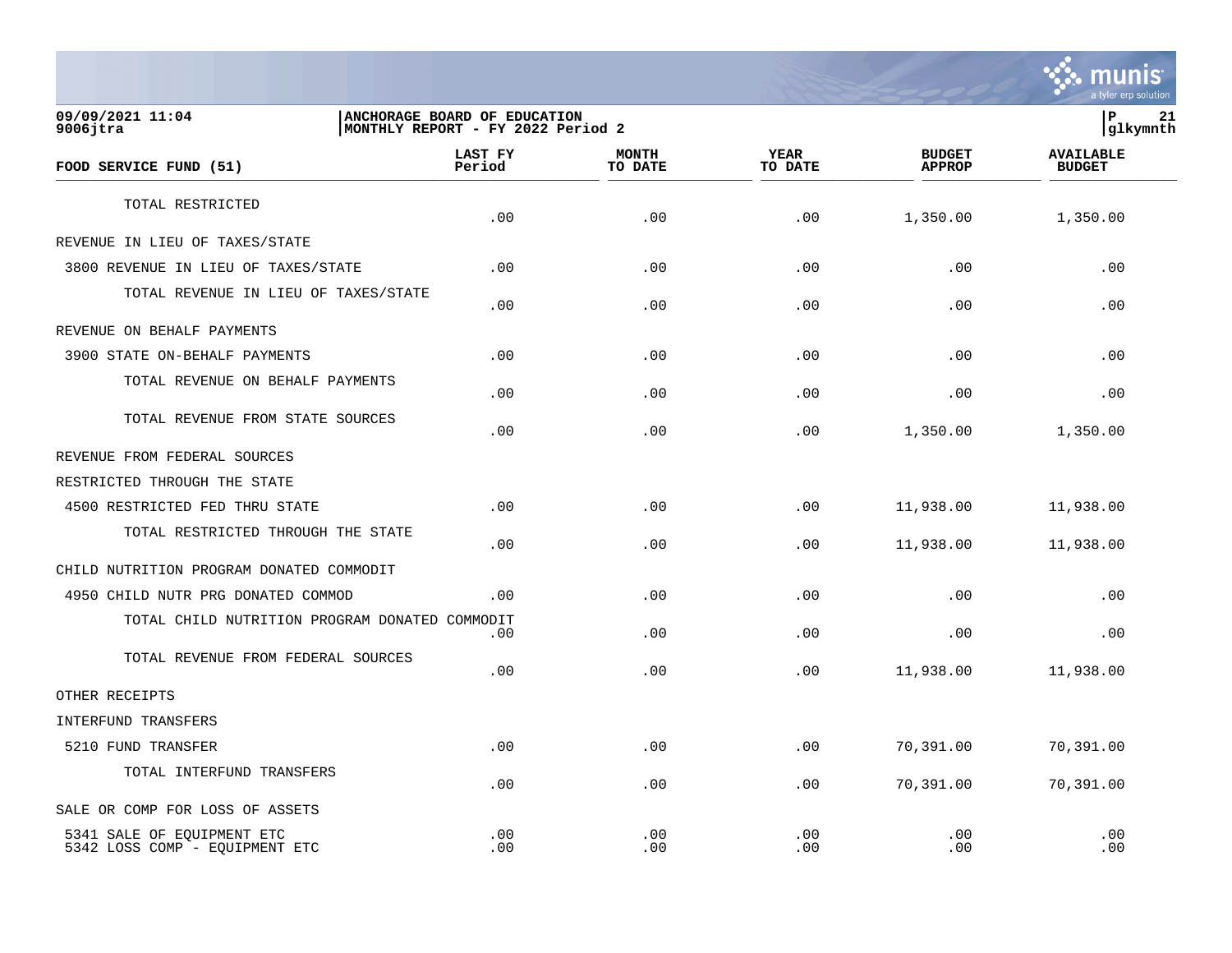

| 09/09/2021 11:04<br>$9006$ jtra       |                   | 22<br>l P<br>ANCHORAGE BOARD OF EDUCATION<br> glkymnth<br>MONTHLY REPORT - FY 2022 Period 2 |                 |                                |                                   |  |  |
|---------------------------------------|-------------------|---------------------------------------------------------------------------------------------|-----------------|--------------------------------|-----------------------------------|--|--|
| FOOD SERVICE FUND (51)                | LAST FY<br>Period | <b>MONTH</b><br>TO DATE                                                                     | YEAR<br>TO DATE | <b>BUDGET</b><br><b>APPROP</b> | <b>AVAILABLE</b><br><b>BUDGET</b> |  |  |
| TOTAL SALE OR COMP FOR LOSS OF ASSETS | .00               | .00                                                                                         | .00             | .00                            | .00                               |  |  |
| TOTAL OTHER RECEIPTS                  | .00               | .00                                                                                         | .00             | 70,391.00                      | 70,391.00                         |  |  |
| TOTAL RECEIPTS                        | $-3,899.53$       | 4,743.57                                                                                    | 7,594.67        | 203,829.00                     | 196,234.33                        |  |  |
| TOTAL REVENUE                         | 5,666.74          | 4,743.57                                                                                    | 8,976.14        | 205, 210.47                    | 196,234.33                        |  |  |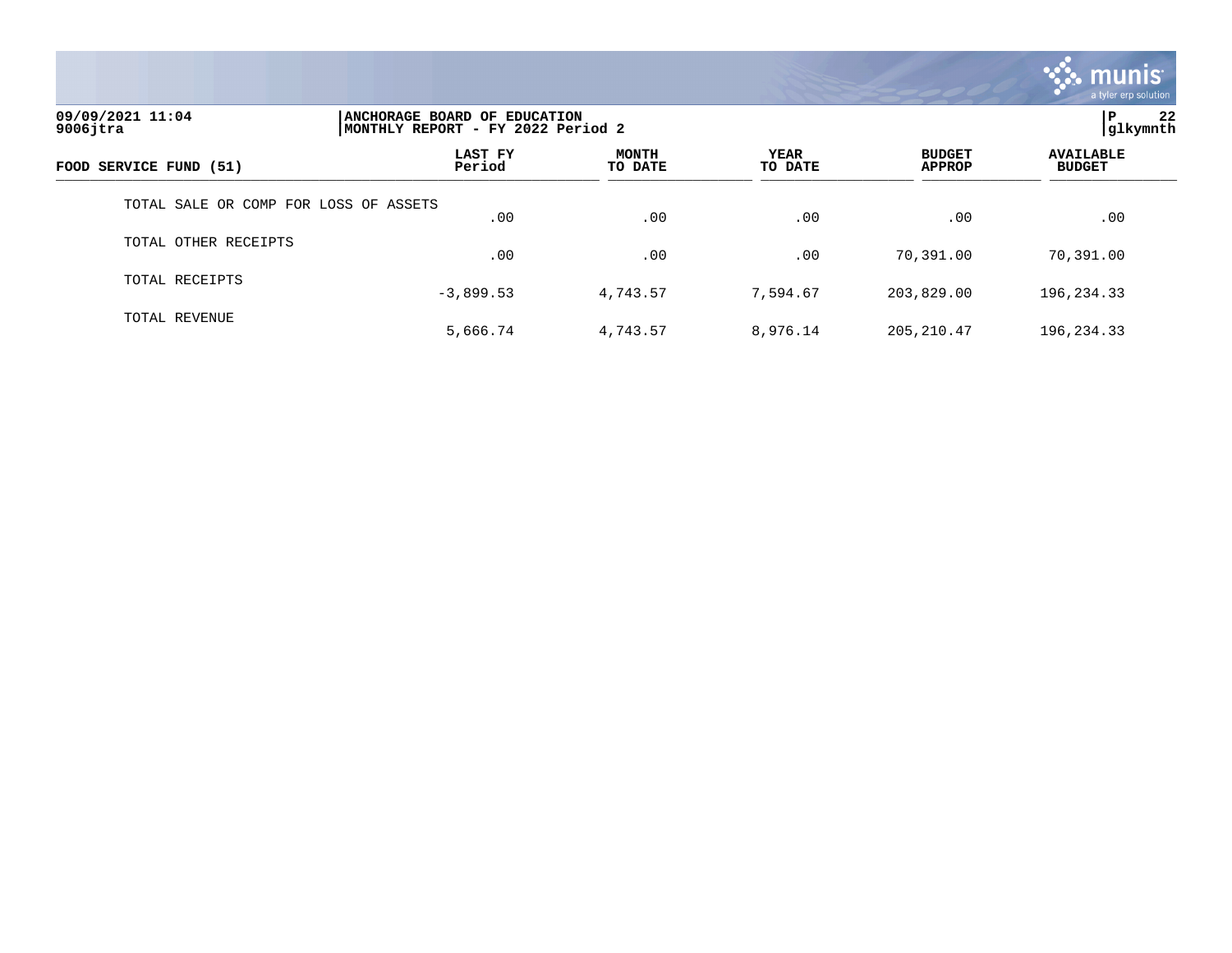

**09/09/2021 11:04 |ANCHORAGE BOARD OF EDUCATION |P 23 MONTHLY REPORT - FY 2022 Period 2 LAST FY MONTH YEAR BUDGET AVAILABLE FOOD SERVICE FUND (51) Period TO DATE TO DATE APPROP BUDGET**   $\frac{10 \text{ BFR}}{10 \text{ BFR}}$ EXPENDITURES 3100 FOOD SERVICE OPERATION 0100 SALARIES PERSONNEL SERVICES .00 .00 .00 .00 .00 .00 .00 91,756.00 91,756.00 91,756.00<br>0200 EMPLOYEE BENEFITS .00 .00 .00 .00 .00 .00 .00 .00 31,523.00 31,523.00 0200 EMPLOYEE BENEFITS .00 .00 .00 31,523.00 31,523.00 0280 ON-BEHALF .00 .00 .00 .00 .00 0300 PURCHASED PROF AND TECH SERV 685.90  $\begin{array}{cccc} 685.90 & & 178.00 & & 178.00 & & 3,700.00 & & 3,522.00 \\ 0400 & & \text{PURCHASED PROPERTIES} & & 481.85 & & 0 & & 0 & 3,050.00 \\ 0500 & & \text{OTHER PURCHASED SERVICES} & & & 0 & & 0 & 0 & 1,100.00 \\ \end{array}$  0400 PURCHASED PROPERTY SERVICES 481.85 .00 .00 3,050.00 3,050.00 0500 OTHER PURCHASED SERVICES .00 .00 .00 1,100.00 1,100.00 0600 SUPPLIES 105.92 140.87 140.87 72,500.00 72,359.13 0700 PROPERTY .00 .00 .00 .00 .00 0800 DEBT SERVICE AND MISCELLANEOUS 152.50 .00 152.50 200.00 47.50 0840 CONTINGENCY TOTAL 3100 FOOD SERVICE OPERATION 1,426.17 318.87 471.37 205,210.47 204,739.10 5200 FUND TRANSFERS 0900 OTHER ITEMS .00 .00 .00 .00 .00 TOTAL 5200 FUND TRANSFERS .00 .00 .00 .00 .00 TOTAL EXPENDITURES 1,426.17 318.87 471.37 205,210.47 204,739.10 TOTAL FOR FOOD SERVICE FUND (51) 4,240.57 4,424.70 8,504.77 .00 -8,504.77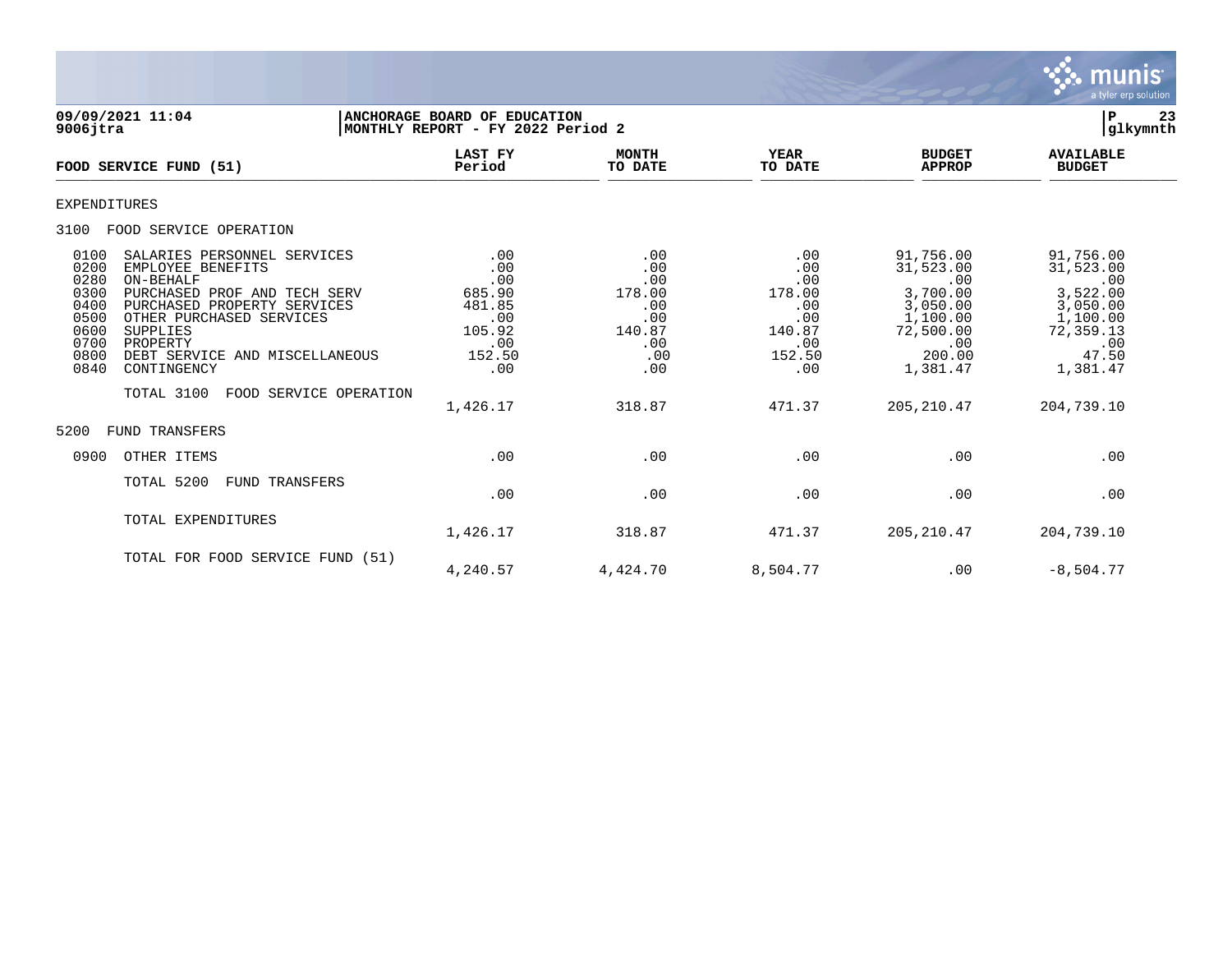|                                  |                                                                   |                         |                        |                                | munis<br>a tyler erp solution     |
|----------------------------------|-------------------------------------------------------------------|-------------------------|------------------------|--------------------------------|-----------------------------------|
| 09/09/2021 11:04<br>$9006$ jtra  | ANCHORAGE BOARD OF EDUCATION<br>MONTHLY REPORT - FY 2022 Period 2 |                         |                        |                                | 24<br>P<br>glkymnth               |
| AFTER SCHOOL/SUMMER PROGRAMS     | <b>LAST FY</b><br>Period                                          | <b>MONTH</b><br>TO DATE | <b>YEAR</b><br>TO DATE | <b>BUDGET</b><br><b>APPROP</b> | <b>AVAILABLE</b><br><b>BUDGET</b> |
| <b>REVENUES</b>                  |                                                                   |                         |                        |                                |                                   |
| 0999 BEGINNING BALANCE           |                                                                   |                         |                        |                                |                                   |
| TOTAL 0999 BEGINNING BALANCE     | 3,330.42                                                          | .00                     | 3,330.42               | 3,330.42                       | .00                               |
| <b>RECEIPTS</b>                  |                                                                   |                         |                        |                                |                                   |
| REVENUE FROM LOCAL SOURCES       |                                                                   |                         |                        |                                |                                   |
| TUITION                          |                                                                   |                         |                        |                                |                                   |
| 1340 OTHER TUITION               | .00                                                               | .00                     | 70.00                  | 2,000.00                       | 1,930.00                          |
| TOTAL TUITION                    | .00                                                               | .00                     | 70.00                  | 2,000.00                       | 1,930.00                          |
| TOTAL REVENUE FROM LOCAL SOURCES | .00                                                               | .00                     | 70.00                  | 2,000.00                       | 1,930.00                          |
| TOTAL RECEIPTS                   | .00                                                               | .00                     | 70.00                  | 2,000.00                       | 1,930.00                          |
| TOTAL REVENUE                    | 3,330.42                                                          | .00                     | 3,400.42               | 5,330.42                       | 1,930.00                          |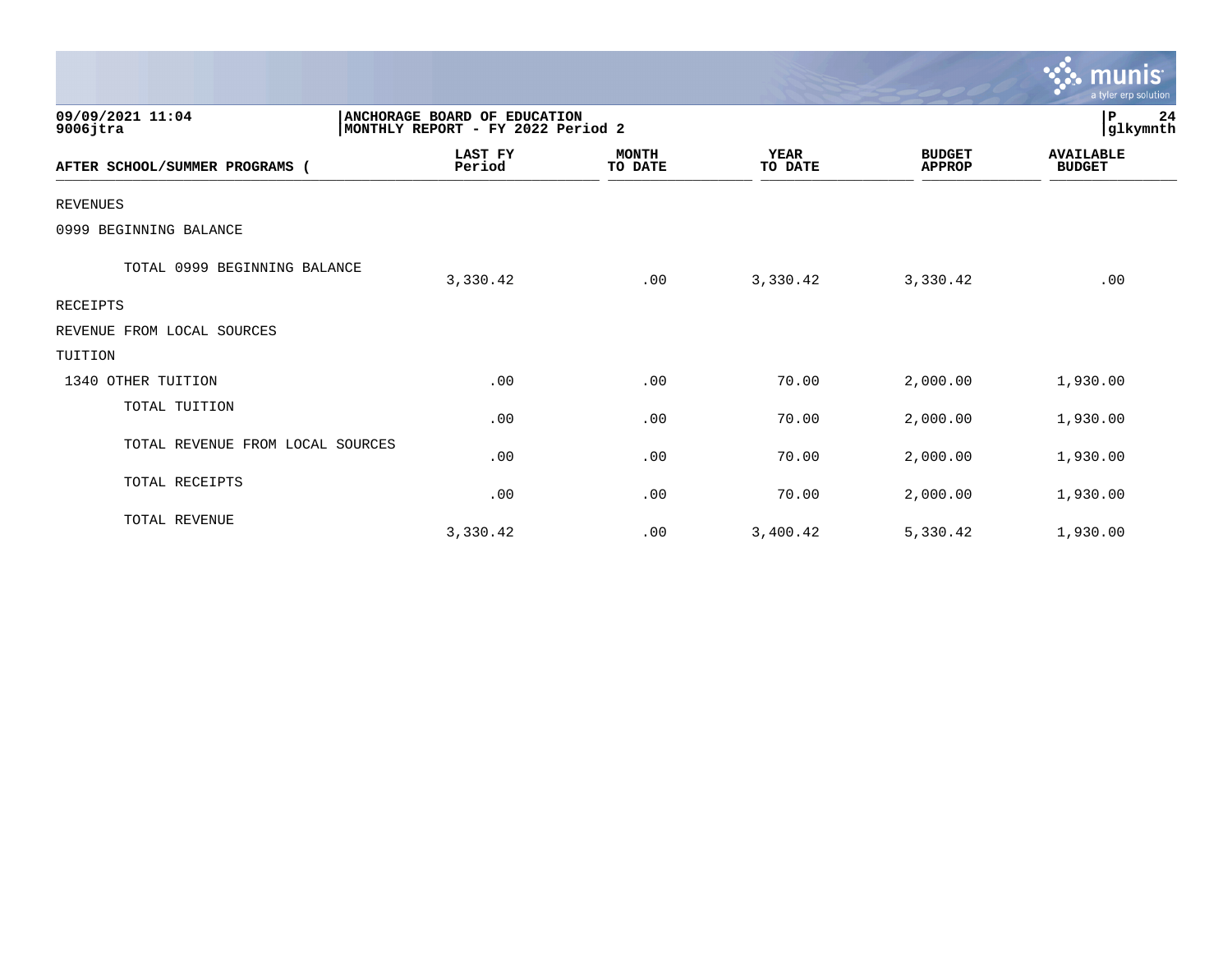

| 09/09/2021 11:04<br>$9006$ jtra                                                                                                                                                                                                     | ANCHORAGE BOARD OF EDUCATION<br>MONTHLY REPORT - FY 2022 Period 2 |                                                      |                                                      |                                                                             | 25<br>ΙP<br>glkymnth                                                        |
|-------------------------------------------------------------------------------------------------------------------------------------------------------------------------------------------------------------------------------------|-------------------------------------------------------------------|------------------------------------------------------|------------------------------------------------------|-----------------------------------------------------------------------------|-----------------------------------------------------------------------------|
| AFTER SCHOOL/SUMMER PROGRAMS (                                                                                                                                                                                                      | <b>LAST FY</b><br>Period                                          | <b>MONTH</b><br>TO DATE                              | <b>YEAR</b><br>TO DATE                               | <b>BUDGET</b><br><b>APPROP</b>                                              | <b>AVAILABLE</b><br><b>BUDGET</b>                                           |
| <b>EXPENDITURES</b>                                                                                                                                                                                                                 |                                                                   |                                                      |                                                      |                                                                             |                                                                             |
| 3200<br>DAY CARE OPERATIONS                                                                                                                                                                                                         |                                                                   |                                                      |                                                      |                                                                             |                                                                             |
| 0100<br>SALARIES PERSONNEL SERVICES<br>0200<br>EMPLOYEE BENEFITS<br>0300<br>PURCHASED PROF AND TECH SERV<br>0600<br>SUPPLIES<br>0700<br>PROPERTY<br>0840<br>CONTINGENCY<br>0900<br>OTHER ITEMS<br>TOTAL 3200<br>DAY CARE OPERATIONS | .00<br>.00<br>.00<br>.00<br>.00<br>.00<br>.00<br>.00              | .00<br>.00<br>.00<br>.00<br>.00<br>.00<br>.00<br>.00 | .00<br>.00<br>.00<br>.00<br>.00<br>.00<br>.00<br>.00 | 2,500.00<br>36.00<br>500.00<br>500.00<br>.00<br>1,794.42<br>.00<br>5,330.42 | 2,500.00<br>36.00<br>500.00<br>500.00<br>.00<br>1,794.42<br>.00<br>5,330.42 |
| 5200<br><b>FUND TRANSFERS</b>                                                                                                                                                                                                       |                                                                   |                                                      |                                                      |                                                                             |                                                                             |
| 0900<br>OTHER ITEMS                                                                                                                                                                                                                 | .00                                                               | .00                                                  | .00                                                  | .00                                                                         | .00                                                                         |
| TOTAL 5200<br>FUND TRANSFERS                                                                                                                                                                                                        | .00                                                               | .00                                                  | .00                                                  | .00                                                                         | .00                                                                         |
| TOTAL EXPENDITURES                                                                                                                                                                                                                  | .00                                                               | .00                                                  | .00                                                  | 5,330.42                                                                    | 5,330.42                                                                    |
| TOTAL FOR AFTER SCHOOL/SUMMER PROGRAMS (52)                                                                                                                                                                                         | 3,330.42                                                          | .00                                                  | 3,400.42                                             | .00                                                                         | $-3,400.42$                                                                 |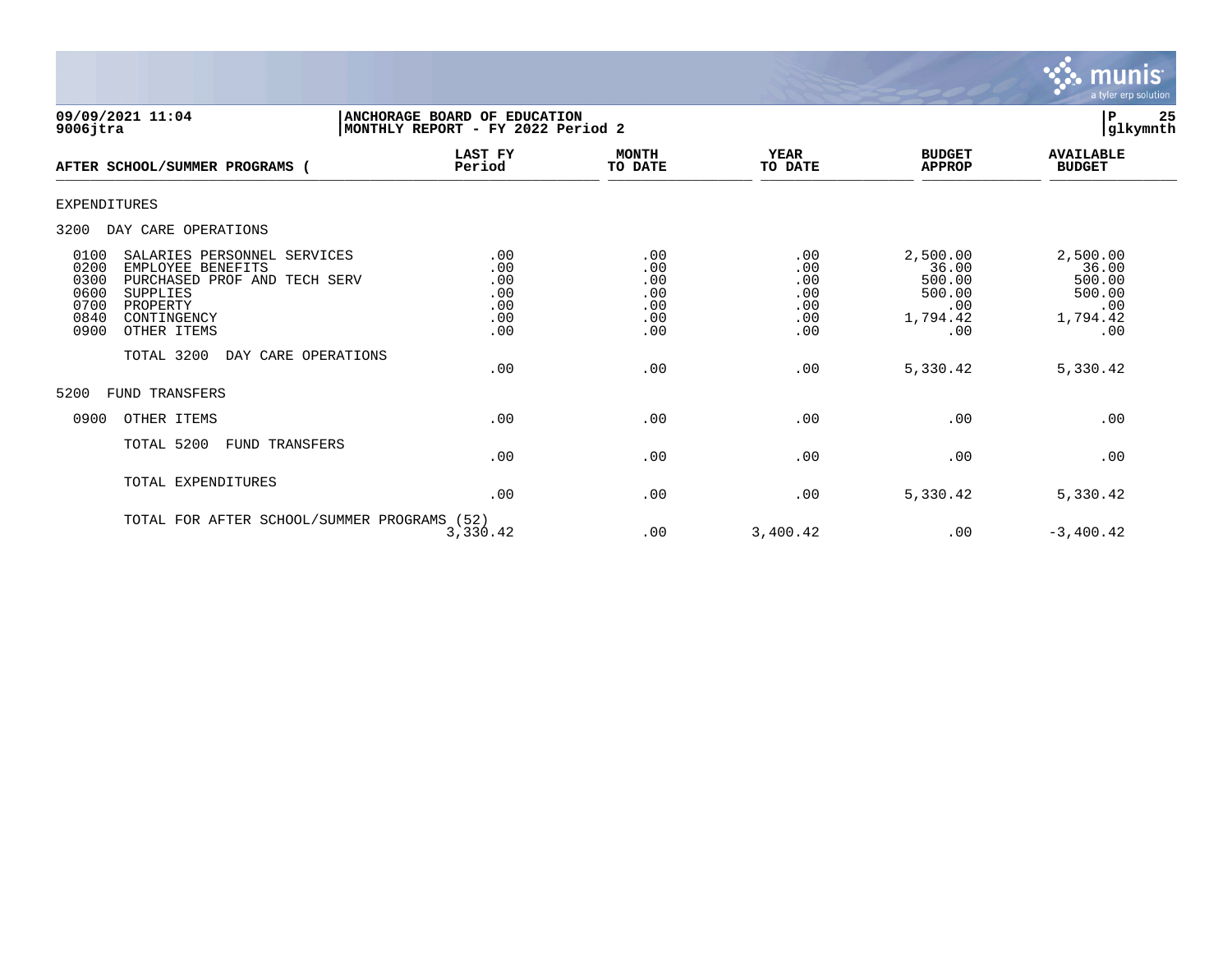|                                                                                                                                           |                                                                   |                                 |                                 |                                 | a tyler erp solution              |
|-------------------------------------------------------------------------------------------------------------------------------------------|-------------------------------------------------------------------|---------------------------------|---------------------------------|---------------------------------|-----------------------------------|
| 09/09/2021 11:04<br>$9006$ jtra                                                                                                           | ANCHORAGE BOARD OF EDUCATION<br>MONTHLY REPORT - FY 2022 Period 2 |                                 |                                 |                                 | P<br>26<br>glkymnth               |
| TRUST AND AGENCY FUNDS (7000)                                                                                                             | LAST FY<br>Period                                                 | <b>MONTH</b><br>TO DATE         | <b>YEAR</b><br>TO DATE          | <b>BUDGET</b><br><b>APPROP</b>  | <b>AVAILABLE</b><br><b>BUDGET</b> |
| <b>REVENUES</b>                                                                                                                           |                                                                   |                                 |                                 |                                 |                                   |
| 0999 BEGINNING BALANCE                                                                                                                    |                                                                   |                                 |                                 |                                 |                                   |
| TOTAL 0999 BEGINNING BALANCE                                                                                                              | 64,120.79                                                         | .00                             | 67,986.16                       | 67,986.16                       | .00                               |
| <b>RECEIPTS</b>                                                                                                                           |                                                                   |                                 |                                 |                                 |                                   |
| REVENUE FROM LOCAL SOURCES                                                                                                                |                                                                   |                                 |                                 |                                 |                                   |
| EARNINGS ON INVESTMENTS                                                                                                                   |                                                                   |                                 |                                 |                                 |                                   |
| 1510 INTEREST ON INVESTMENTS                                                                                                              | 60.42                                                             | 41.28                           | 82.40                           | 500.00                          | 417.60                            |
| TOTAL EARNINGS ON INVESTMENTS                                                                                                             | 60.42                                                             | 41.28                           | 82.40                           | 500.00                          | 417.60                            |
| OTHER REVENUE FROM LOCAL SOURCES                                                                                                          |                                                                   |                                 |                                 |                                 |                                   |
| 1920 CONTRIBUTIONS/DONATIONS<br>1920 CENTENNIAL CELEBRATION<br>1920 BROWNING FUND<br>1920 ALUMNI ASSOCIATION<br>1920 BLANKENSHIP DONATION | .00<br>.00<br>230.00<br>.00<br>.00                                | .00<br>.00<br>.00<br>.00<br>.00 | .00<br>.00<br>.00<br>.00<br>.00 | .00<br>.00<br>.00<br>.00<br>.00 | .00<br>.00<br>.00<br>.00<br>.00   |
| TOTAL OTHER REVENUE FROM LOCAL SOURCES                                                                                                    | .00                                                               | .00                             | .00                             | .00                             | .00                               |
| TOTAL REVENUE FROM LOCAL SOURCES                                                                                                          | 290.42                                                            | 41.28                           | 82.40                           | 500.00                          | 417.60                            |
| TOTAL RECEIPTS                                                                                                                            | 290.42                                                            | 41.28                           | 82.40                           | 500.00                          | 417.60                            |
| TOTAL REVENUE                                                                                                                             | 64, 411.21                                                        | 41.28                           | 68,068.56                       | 68,486.16                       | 417.60                            |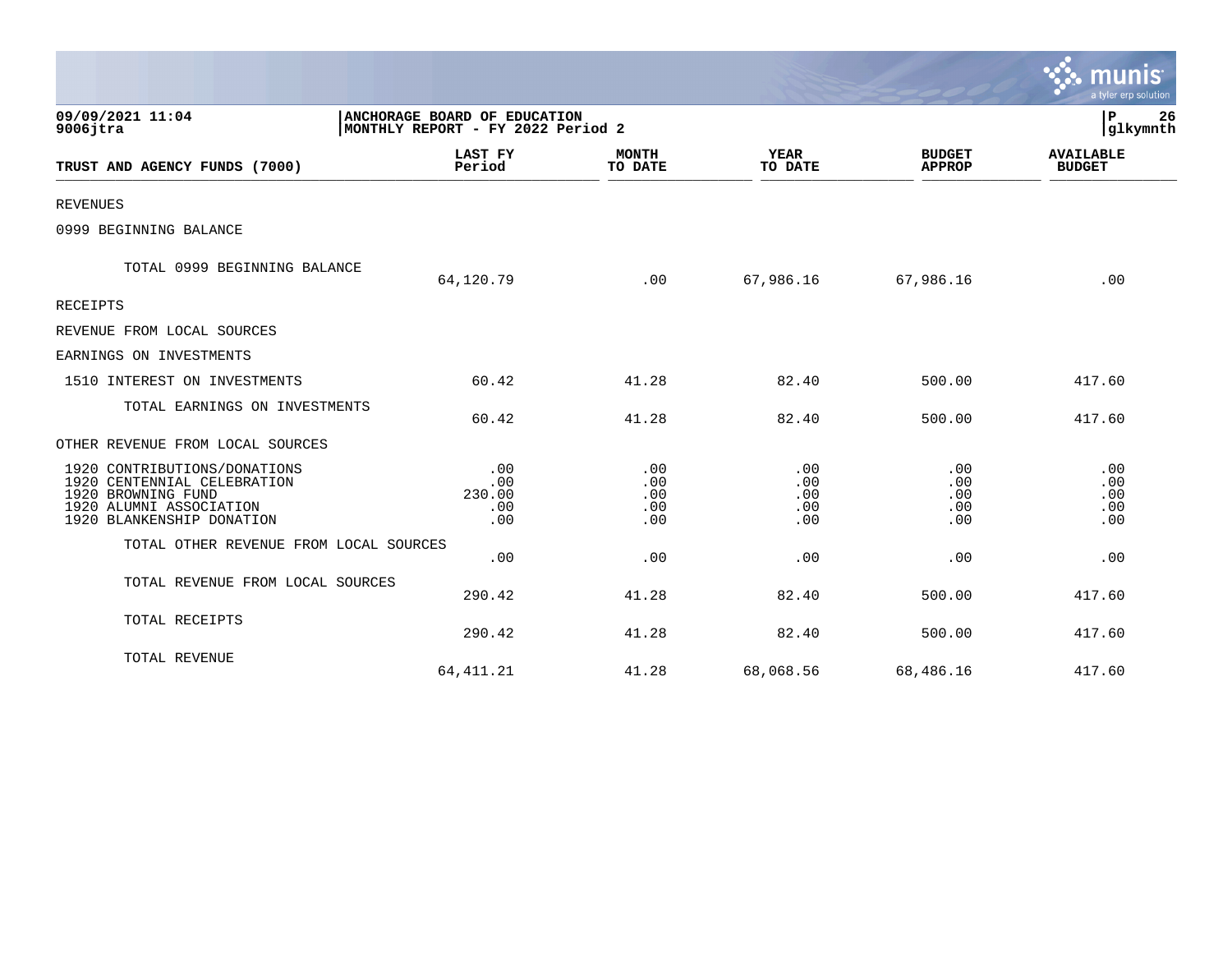

| 09/09/2021 11:04<br>$9006$ jtra                                                                                                                                                                                | P<br><b>ANCHORAGE BOARD OF EDUCATION</b><br>glkymnth<br>MONTHLY REPORT - FY 2022 Period 2 |                                               |                                               |                                                                   |                                                                   |
|----------------------------------------------------------------------------------------------------------------------------------------------------------------------------------------------------------------|-------------------------------------------------------------------------------------------|-----------------------------------------------|-----------------------------------------------|-------------------------------------------------------------------|-------------------------------------------------------------------|
| TRUST AND AGENCY FUNDS (7000)                                                                                                                                                                                  | LAST FY<br>Period                                                                         | <b>MONTH</b><br>TO DATE                       | <b>YEAR</b><br>TO DATE                        | <b>BUDGET</b><br><b>APPROP</b>                                    | <b>AVAILABLE</b><br><b>BUDGET</b>                                 |
| <b>EXPENDITURES</b>                                                                                                                                                                                            |                                                                                           |                                               |                                               |                                                                   |                                                                   |
| 2600<br>PLANT OPERATIONS AND MAINTENANCE                                                                                                                                                                       |                                                                                           |                                               |                                               |                                                                   |                                                                   |
| 0100<br>SALARIES PERSONNEL SERVICES<br>0200<br>EMPLOYEE BENEFITS<br>0300<br>PURCHASED PROF AND TECH SERV<br>0400<br>PURCHASED PROPERTY SERVICES<br>0600<br>SUPPLIES<br>0700<br>PROPERTY<br>0840<br>CONTINGENCY | .00<br>.00<br>.00<br>.00<br>.00<br>.00<br>.00                                             | .00<br>.00<br>.00<br>.00<br>.00<br>.00<br>.00 | .00<br>.00<br>.00<br>.00<br>.00<br>.00<br>.00 | 4,000.00<br>750.00<br>.00<br>.00<br>27,096.00<br>.00<br>36,640.16 | 4,000.00<br>750.00<br>.00<br>.00<br>27,096.00<br>.00<br>36,640.16 |
| TOTAL 2600                                                                                                                                                                                                     | PLANT OPERATIONS AND MAINTENANCE<br>$.00 \,$                                              | .00                                           | .00                                           | 68,486.16                                                         | 68,486.16                                                         |
| TOTAL EXPENDITURES                                                                                                                                                                                             | .00                                                                                       | .00                                           | .00                                           | 68,486.16                                                         | 68,486.16                                                         |
| TRUST AND AGENCY FUNDS (7000)<br>TOTAL FOR                                                                                                                                                                     | 64, 411.21                                                                                | 41.28                                         | 68,068.56                                     | .00                                                               | $-68,068.56$                                                      |